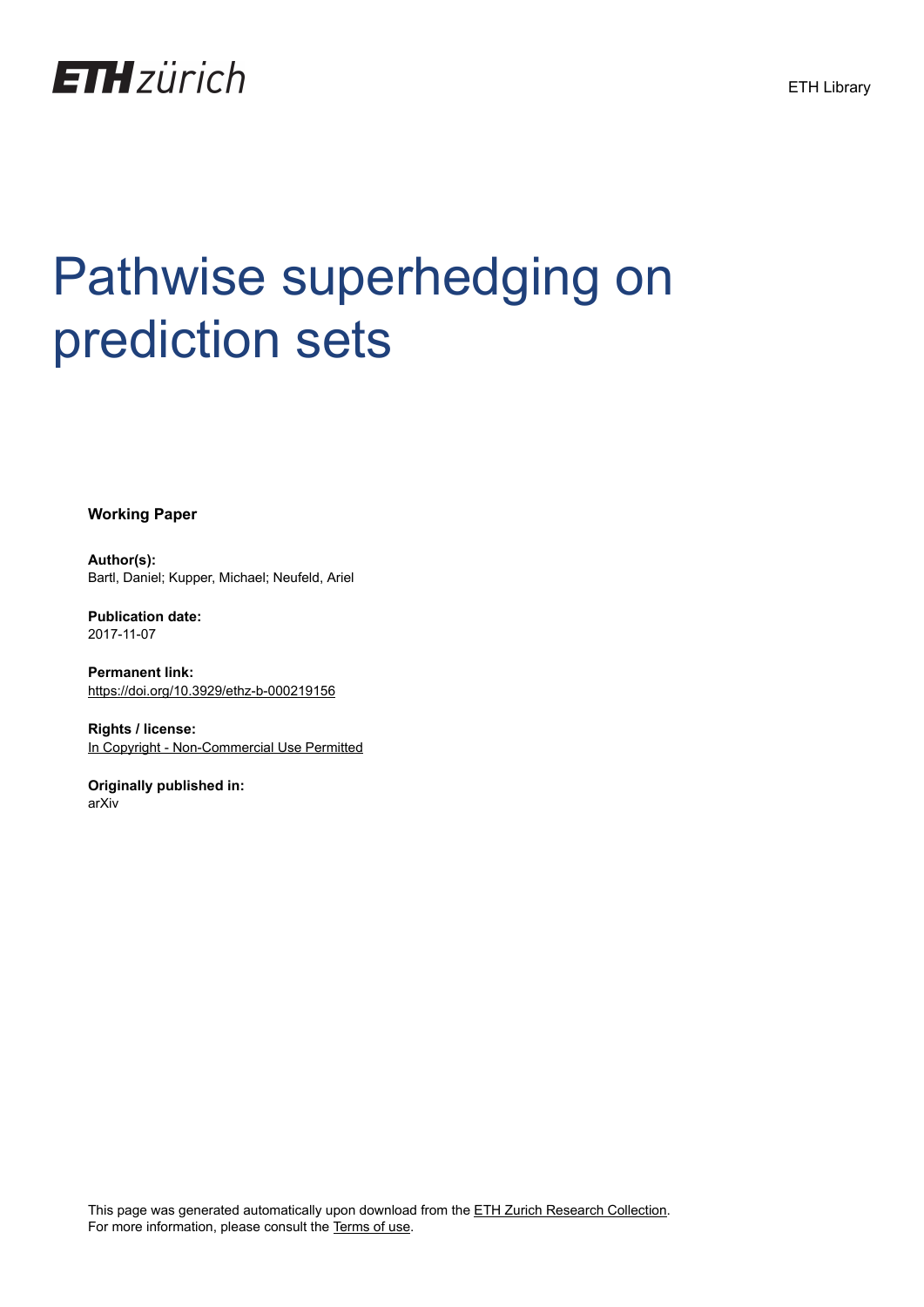## Pathwise superhedging on prediction sets

Daniel Bartl<sup>∗</sup> Michael Kupper† Ariel Neufeld‡

November 9, 2017

#### Abstract

In this paper we provide a pricing-hedging duality for the model-independent superhedging price with respect to a prediction set  $\Xi \subseteq C[0,T]$ , where the superhedging property needs to hold pathwise, but only for paths lying in Ξ. For any uppersemicontinuous claim  $\xi$  which is bounded from below, the superhedging price coincides with the supremum over all pricing functionals  $\mathbb{E}_{\mathbb{Q}}[\xi]$  with respect to martingale measures Q concentrated on the prediction set Ξ. This allows to include beliefs in future paths of the price process expressed by the set Ξ, while eliminating all those which are seen as impossible. Moreover, we provide several examples to justify our setup.

Keywords Model-Independent Superhedging; Pricing-Hedging Duality; Modeling Beliefs AMS 2010 Subject Classification 91B24; 91G20; 60G44

### 1 Introduction

In this paper we study the problem of pathwise superhedging on a prediction set  $\Xi \subseteq C[0, T]$ of continuous price paths, i.e. finding a predictable trading strategy which super-replicates a given contingent claim  $\xi : C[0,T] \to \mathbb{R}$  simultaneously for all possible future price paths in Ξ.

Unlike the famous Black-Scholes model, most financial models cannot exactly replicate every contingent claim. This phenomenon, called incompleteness of the market is equivalent to the failure of uniqueness of equivalent local martingale measures. Since there is not an unique price which financial agents are willing to accept, the concept of superhedging starting with [\[16\]](#page-20-0) has been well established in the financial literature. Here one wants to find the smallest initial capital for which a trading strategy exists which superhedges the claim  $\xi$ .

To be more precise, in classical finance, one assigns probabilities to all events by fixing a probability measure  $\mathbb{P}$ . Then, the superhedging property is required to hold  $\mathbb{P}$ -a.s.

<sup>∗</sup>Department Mathematics and Statistics, University of Konstanz, daniel.bartl@uni-konstanz.de. The paper was completed while the author was visiting Shanghai Jiao Tong University whose hospitality is gratefully acknowledged.

<sup>†</sup>Department Mathematics and Statistics, University of Konstanz, kupper@uni-konstanz.de.

 $\textsuperscript{4}$ Department of Mathematics, ETH Zurich, ariel.neufeld@math.ethz.ch. Financial support by the Swiss National Foundation grant SNF 200020\_172815 is gratefully acknowledged.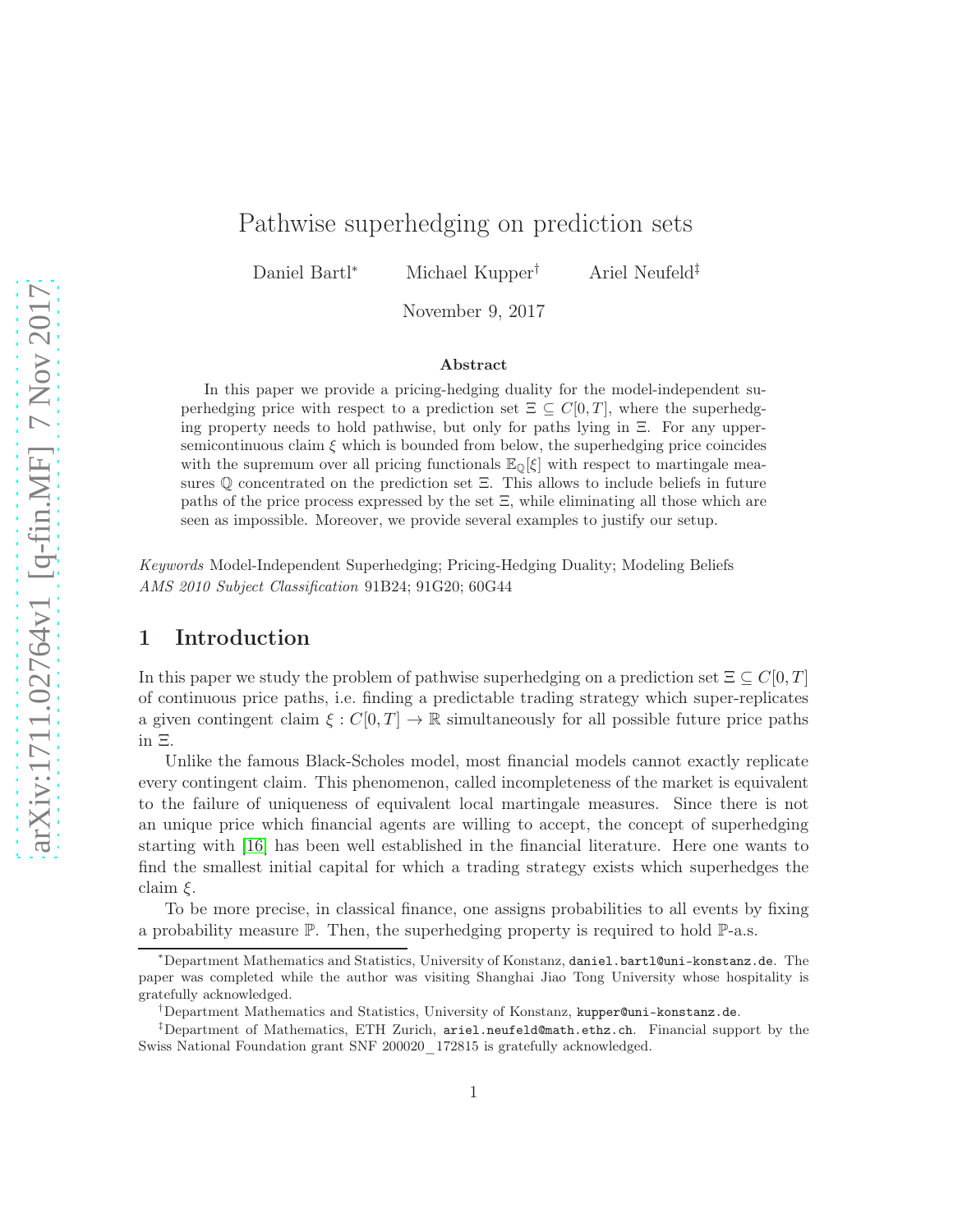Recently, motivated by the early works of [\[17,](#page-20-1) [10\]](#page-20-2), one started to consider a set of probability measures  $P$ , rather than an unique one, where each element represents the candidates for the possible right law. In the so-called quasi-sure setting, one then requires the superhedging property to hold true  $\mathcal{P}\text{-quasi surely, which means }P\text{-a.s.}$  for all  $\mathbb{P}\in\mathcal{P}$ . This problem under volatility uncertainty was motivated by the early works of [\[2,](#page-19-0) [19\]](#page-20-3) and later has also been solved in [\[7,](#page-19-1) [28,](#page-20-4) [22,](#page-20-5) [27\]](#page-20-6).

In the *model-independent* (or *pathwise*) approach, one wants to go away from the classical assumption of assigning probabilities to events related to the financial market by fixing one probability measure, or a set of probability measures allowing for model ambiguity. In this setting, superhedging is required to hold true for every possible future path in  $C[0, T]$  of the price process. Such an approach has started with the seminal work [\[13\]](#page-20-7) and has been recently lead to attention in various other works; we refer to  $[1, 3, 5, 9]$  $[1, 3, 5, 9]$  $[1, 3, 5, 9]$  $[1, 3, 5, 9]$ , to name but a few.

However, it turns out that the concept of superhedging is too robust leading to too high prices. In fact, for stochastic volatility or rough volatility models, it turns out that the classical superhedging price coincides with the model-independent one and is so high that for Markovian payoffs of the form  $\Gamma(S_T)$ , like e.g. the European Call and Put option, the optimal superhedging strategy can be chosen to be of buy-and-hold type, see [\[8,](#page-19-6) [21\]](#page-20-8). To reduce the model-independent superhedging price, inspired by the work of [\[20\]](#page-20-9), [\[14\]](#page-20-10) introduced the concept of prediction sets, where agents may allow to exclude paths which they consider to be impossible to model future price paths. Hence they require the superhedging property only to hold true on every path in  $\Xi \subseteq C[0,T]$  of their prediction set.

Whereas the pricing-hedging duality is well-understood for the pathwise superhedging with respect to all paths in  $C[0, T]$ , it turns out that the problem becomes considerably more difficult when requiring the superhedging property only to hold true on the prediction set  $\Xi \subseteq C[0,T]$ . To illustrate the difficulty, consider the examples where the agent may believe in the Black-Scholes model, or is uncertain about the volatility like in the G-expectation (see [\[25\]](#page-20-11)) and hence models his/her beliefs by requiring

$$
\Xi_{BS} := \left\{ \omega \in C_0[0,T] : d\langle \omega \rangle_t = \sigma^2 \omega(t)^2 dt \right\}, \quad \text{or} \quad \Xi_G := \left\{ \omega \in C_0[0,T] : \frac{d\langle \omega \rangle_t}{dt} \in [\underline{\sigma}^2, \overline{\sigma}^2] \right\}.
$$

Observe that these sets are neither closed, nor  $\sigma$ -compact. In [\[14\]](#page-20-10), they get an asymptotic pricing-hedging duality result. More precisely, the asymptotic price being defined as the limit (when  $\varepsilon \to 0$ ) of superhedging prices on  $\varepsilon$ -varied prediction sets  $\Xi^{\varepsilon}$  turns out to coincide with the limit of the supremum of the pricing functionals with respect to the martingale measures having support on the  $\varepsilon$ -varied prediction sets  $\Xi^{\varepsilon}$ . However, typically,  $\Xi$  is not closed and hence  $\Xi^{\varepsilon}$  might be far away from the original set  $\Xi$ . Indeed, one can show that in the canonical example of the paths  $\Xi_{BS}$  of the Black-Scholes model,  $\Xi^{\varepsilon} = C[0, T]$  for any  $\varepsilon > 0$ .

In [\[3\]](#page-19-3), they obtain a superhedging duality with respect to a prediction set  $\Xi \subseteq C[0,T]$ , where the superhedging price coincides with the supremum over all pricing functionals with respect to martingale measures concentrated on the prediction set Ξ. As trading strategies, they use simple strategies and define the gain process to be the limit inferior of the discrete integral with respect to the simple strategies; we refer to [\[26,](#page-20-12) [4,](#page-19-7) [26,](#page-20-12) [30,](#page-21-0) [31\]](#page-21-1) which also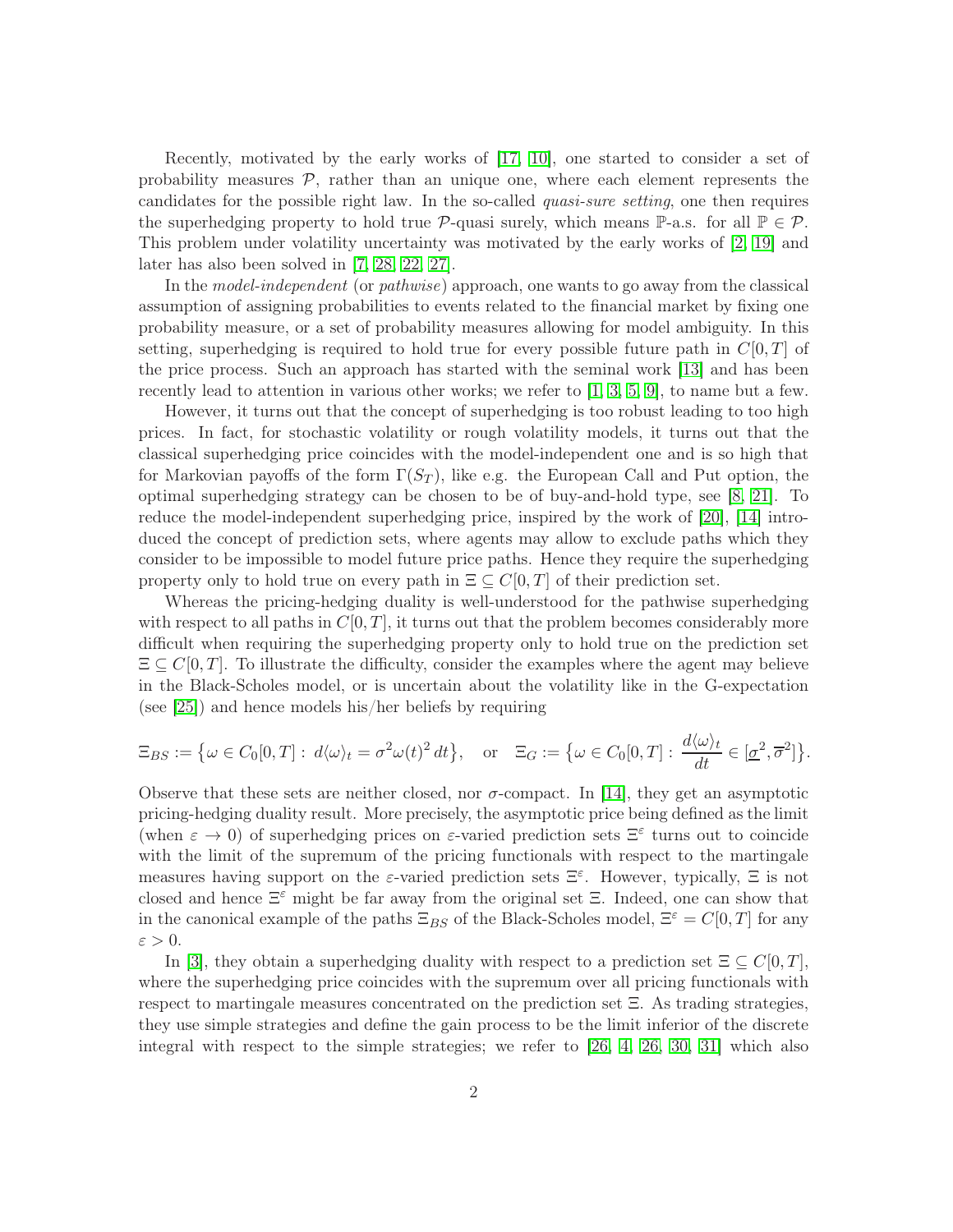applied this setup in the context of superhedging. However, they need to impose the crucial assumption that the prediction set  $\Xi$  is  $\sigma$ -compact in a topology which is at least as fine as the usual sup-norm; a property which is in general not satisfied in the examples of paths motivated by financial applications, like e.g.  $\Xi_{BS}$  or  $\Xi_{G}$ .

In this paper, we extend the work of [\[14,](#page-20-10) [3\]](#page-19-3). We do not require any topological properties on  $\Xi$  such that our pricing-hedging duality also covers e.g.,  $\Xi_{BS}$  or  $\Xi_G$  as examples. We stick to the formulation of [\[3\]](#page-19-3) for the superhedging price. Next to the stock price, we allow to trade also in the iterated integral  $\int S dS$ , which seems to be a bit unnatural in the context of superhedging at first glance. However, when relaxing the notion of trading strategies by allowing a double approximation, we regain the classical formulation of superhedging; see Remark [2.3.](#page-5-0)

To remove the topological assumption on the prediction set Ξ, we lift the superhedging problem to the product space  $\Omega := \Omega \times \Omega$ , where the first coordinate represents the original price process and the second one represents its quadratic variation; we refer to [\[12,](#page-20-13) [29,](#page-21-2) [18\]](#page-20-14) where similar enlarged spaces  $\overline{\Omega}$  were considered. On the enlarged space  $\overline{\Omega}$ , we then prove the desired superhedging duality and can then conclude the desired result on the original space. This works, roughly speaking, by observing that for any probability measure  $\overline{Q}$ on the enlarged space for which the first coordinate is a local martingale with the second one as its quadratic variation, the  $\overline{\mathbb{Q}}$ -completed natural filtration coincides with the  $\overline{\mathbb{Q}}$ completed one generated only by the first coordinate. This then leads to a one-to-one correspondence to the original space. We point out that our trading strategies are defined with respect to the (right-continuous) natural filtration, without any completion with respect to a probability measure, such that we retain the framework of pathwise superhedging without any probabilistic beliefs.

The remainder of this paper is organized as follows. In Section [2,](#page-3-0) we introduce the setup and state the main theorem of this paper. Then in Section [3,](#page-6-0) we provide several examples to motivate our result. In Section [4,](#page-8-0) we provide the proof of the main result. Finally, in Section [5,](#page-16-0) we attach some technical results required in the proof of our main result.

#### <span id="page-3-0"></span>2 Setup and Main Results

Fix a finite time horizon  $T \in (0,\infty)$ , and let  $C[0,T]$  be the space of all continuous paths  $\omega : [0,T] \to \mathbb{R}$ , which as usual is endowed with the sup-norm  $\|\omega\|_{\infty} := \sup_{0 \leq t \leq T} |\omega(t)|$ . Denote by  $S = (S_t)_{0 \le t \le T}$  the canonical process  $S_t(\omega) = \omega(t)$ , and define for each  $m \ge 1$ the sequence  $\sigma_0^m := 0$ ,

$$
\sigma_{k+1}^m := \inf \left\{ t \ge \sigma_k^m : |S_t - S_{\sigma_k^m}| \ge 2^{-m} \right\}, \quad k \ge 0.
$$

Since S has continuous paths,  $\lim_{k} \sigma_k^{m}(\omega) = \infty$  holds for all  $\omega \in C[0, T]$ . Moreover, let  $M : [0, T] \times C[0, T] \to \mathbb{R}$  be the processes  $M_t(\omega) := \liminf_{m \to \infty} M_t^m(\omega)$ , where

$$
M_t^m := \sum_{k=0}^{\infty} S_{\sigma_k^m} \big( S_{\sigma_{k+1}^m \wedge t} - S_{\sigma_k^m \wedge t} \big).
$$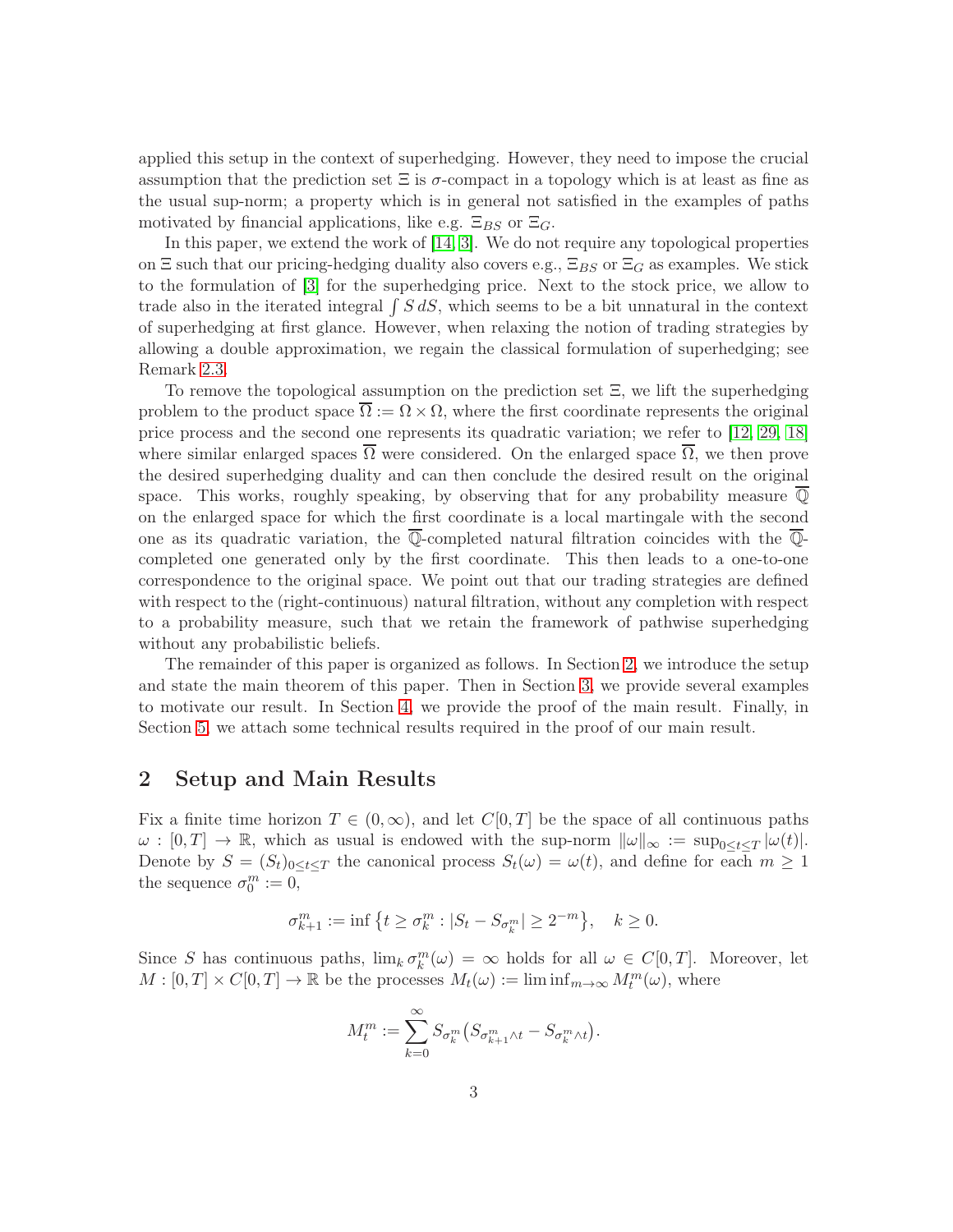Define a pathwise quadratic variation  $\langle \cdot \rangle : C[0, T] \to C[0, T]$  by

$$
\langle \omega \rangle := \begin{cases} S^2(\omega) - 2M(\omega) & \text{if } \omega \in \Omega \\ 0 & \text{else,} \end{cases}
$$

where  $\Omega$  is the Borel set of all  $\omega \in C[0,T]$  such that  $M^m(\omega) \to M(\omega)$  in the sup-norm and  $S^2(\omega) - 2M(\omega)$  is nondecreasing.

<span id="page-4-0"></span>**Remark 2.1.** The construction of the pathwise quadratic variation  $\langle \cdot \rangle$  is similar to [\[23\]](#page-20-15) and goes back to [\[15,](#page-20-16) [24\]](#page-20-17). For every Borel probability measure Q under which the canonical process is a semimartingale in the raw filtration, it is a consequence of the Burkholder-Davis-Gundy inequalities that

$$
\sup_{0\leq t\leq T}\left|M_{t}^{m}-\int_{0}^{(\mathbb{Q})_{t}}S_{s} dS_{s}\right|\to 0 \quad \mathbb{Q}\text{-a.s.}.
$$

Hence,  $\langle S \rangle = S^2 - 2^{(0)} \int S dS = \langle S \rangle^{(0)}$  holds Q-a.s. as an application of the integration-byparts formula for the Itô integral. In particular,  $\mathbb{Q}(\Omega) = 1$ . Notice that  $M_t$  coincides with Föllmer's pathwise stochastic integral [\[11\]](#page-20-18) of  $\int_0^t S dS$  on  $\Omega$ .

The space  $\Omega$  is endowed with the relative topology and equipped with the corresponding relative Borel  $\sigma$ -field F. Denote by  $\mathbb{F} = (\mathcal{F}_t)_{0 \leq t \leq T}$  the raw filtration generated by the canonical process S on  $\Omega$ , i.e.  $\mathcal{F}_t = \sigma(S_s, s \leq t)$ , and by  $\mathbb{F}_+$  its right-continuous version,  $\mathcal{F}_{t+} = \bigcap_{s>t} \mathcal{F}_{s\wedge T}$ , for each t. Let H be the set of all simple processes  $H: [0, T] \times \Omega \to \mathbb{R}$  of the form

$$
H_t(\omega) = \sum_{l=1}^L h_l(\omega) 1_{(\tau_l(\omega), \tau_{l+1}(\omega))}(t)
$$

for  $(t,\omega) \in [0,T] \times \Omega$ , where  $L \in \mathbb{N}$ ,  $0 \leq \tau_1 \leq \cdots \leq \tau_{L+1} \leq T$  are stopping times w.r.t. the filtration  $\mathbb{F}_+$ , and  $h_l: \Omega \to \mathbb{R}$  are bounded  $\mathcal{F}_{\tau_l+}$ -measurable functions. For a simple predictable  $H \in \mathcal{H}$  the pathwise stochastic integral

$$
(H \cdot S)_t(\omega) := \sum_{l=1}^L h_l(\omega) (S_{\tau_{l+1}(\omega) \wedge t}(\omega) - S_{\tau_l(\omega) \wedge t}(\omega))
$$

is well-defined for all  $t \in [0, T]$  and all  $\omega \in \Omega$ . Similarly the integral  $(H \cdot M)_t$  is well-defined.

In the following we fix a function

$$
\overline{Z}: C[0,T] \times C[0,T] \to [1,\infty]
$$

with compact sublevel sets, such that  $\overline{Z}(\omega, \nu) \ge ||\omega||_{\infty} + ||\nu||_{\infty}$  for all  $(\omega, \nu)$ , and  $\nu$  is nondecreasing with  $\nu(0) = 0$  whenever  $\overline{Z}(\omega, \nu) < \infty$ . Moreover, define  $Z := \overline{Z} \circ \psi$  on  $\Omega$ , for the Borel mapping

$$
\psi \colon \Omega \to C[0,T] \times C[0,T], \quad \omega \mapsto (\omega, \langle \omega \rangle).
$$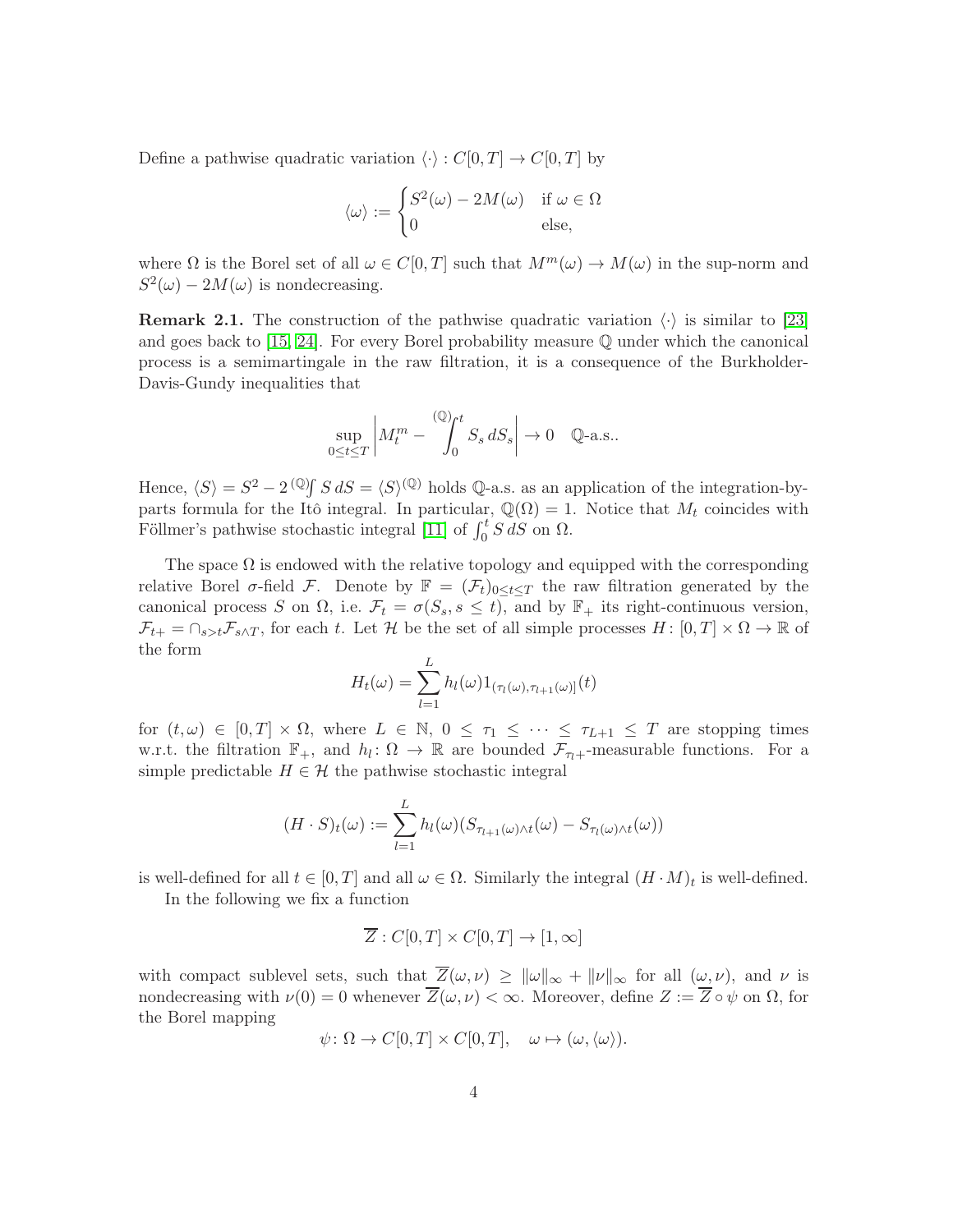Our goal is to study superhedging for a given (measurable) prediction set  $\Xi \subseteq \Omega$  of price paths. Let  $\mathfrak{P}(\Omega)$  be the set of all Borel probability measures on  $\Omega$ , and denote by

$$
\mathcal{M}_Z(\Xi) := \{ \mathbb{Q} \in \mathfrak{P}(\Omega) \colon S \text{ is } \mathbb{Q}\text{-}\mathbb{F}\text{-martingale, } \mathbb{E}_{\mathbb{Q}}[Z] < \infty \text{ and } \mathbb{Q}(\Xi) = 1 \}
$$

the set of all martingale measures on  $\Xi$  which integrate  $Z$ .

The following is our main result.

<span id="page-5-1"></span>**Theorem 2.2.** Suppose  $\Xi = {\omega \in \Omega : Z(\omega) < \infty}$  and  $M_Z(\Xi)$  is nonempty. Then, for every upper semicontinuous  $\xi: C[0,T] \to (-\infty,\infty]$  which is bounded from below

$$
\phi(\xi) := \inf \left\{ \lambda \in \mathbb{R} : \text{ for all } n, (H^n \cdot S)_T + (G^n \cdot M)_T \ge -cZ \text{ on } \Xi \atop \text{and } \lambda + \liminf_{n \to \infty} ((H^n \cdot S)_T + (G^n \cdot M)_T) \ge \xi \text{ on } \Xi \right\}
$$

$$
= \sup_{\mathbb{Q} \in \mathcal{M}_Z(\Xi)} \mathbb{E}_{\mathbb{Q}}[\xi].
$$

Moreover, the infimum is attained whenever  $\phi(\xi) < \infty$ .

<span id="page-5-0"></span>**Remark 2.3.** Double approximation Given a sequence  $(G<sup>n</sup>)$  of simple predictable integrands of the form  $G^n = \sum_{l=1}^{L^n} g_l^n 1_{(\tau_l^n, \tau_{l+1}^n]}$  it follows that

$$
G^n \cdot M^m = \widetilde{G}^{m,n} \cdot S
$$

for the integrands  $\widetilde{G}^{m,n} = \sum_{k=0}^{\infty} \sum_{l=1}^{L^n} S_{\sigma_k^m} g_l^n 1_{(\sigma_k^m \vee \tau_l^n, \sigma_{k+1}^m \wedge \tau_{l+1}^n]}$ . Since  $M_T^m \to M_T$  we have  $\lim_{m\to\infty} (\tilde{G}^{m,n} \cdot S)_T = ((G^nS) \cdot S)_T$  where the latter can be defined pathwise, see Remark [2.1.](#page-4-0) This shows

$$
(G^n \cdot M)_T = \lim_{m \to \infty} (\widetilde{G}^{m,n} \cdot S)_T = ((G^n S) \cdot S)_T
$$

and therefore for integrands  $\tilde{H}^n := H^n + G^n S$ ,

$$
\liminf_{n \to \infty} ((H^n \cdot S)_T + (G^n \cdot M)_T) = \liminf_{n \to \infty} \lim_{m \to \infty} ((H^n + \widetilde{G}^{m,n}) \cdot S)_T
$$

$$
= \liminf_{n \to \infty} ((H^n + G^n S) \cdot S)_T
$$

$$
= \liminf_{n \to \infty} (\widetilde{H}^n \cdot S)_T.
$$

**Remark 2.4.** Our result and its proof is stated on  $\mathbb{R}$  for the sake of readability, however we point out that by the same arguments, it remains valid for a d-dimensional price process.

**Remark 2.5.** At first glance, it seems to be unintuitive how to obtain the functions  $\overline{Z}$  or Z. By providing several examples motivated by applications in finance, we will see in Section [3](#page-6-0) that in fact one can define  $\overline{Z}$  and then also Z in a natural way in regard to the prediction set Ξ which is of interest.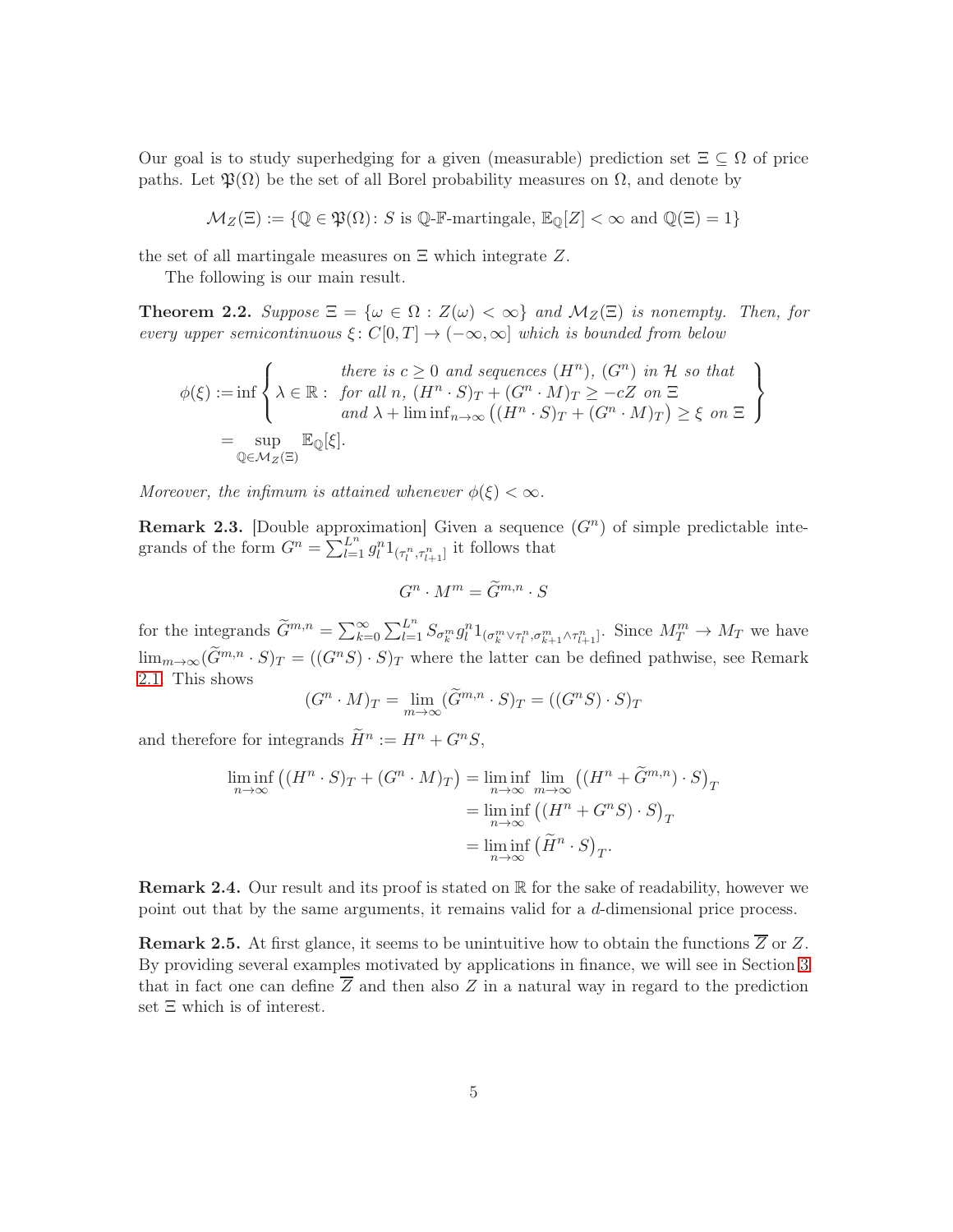#### <span id="page-6-0"></span>3 Examples

In this section we provide several examples of prediction sets and explain the role of the growth function Z. For notational convenience, probability measures  $\mathbb{P} \in \mathfrak{P}(\Omega)$  are viewed as probability measures  $\mathbb{P} \in \mathfrak{P}(C[0,T])$  without changing notation; this is possible since  $\Omega \subseteq C[0,T]$  is Borel. In the following consider the space of all Hölder continuous functions,

$$
C^{\text{Hölder}}[0,T] = \bigcup_{n \in \mathbb{N}} \left\{ \omega \in C[0,T] : ||\omega||_{\frac{1}{n}} \leq n \right\},\,
$$

where, for  $\alpha \in (0,1]$ , the  $\alpha$ -Hölder norm is given by  $\|\omega\|_{\alpha} := |\omega(0)| + \sup_{s \neq t} \frac{|\omega(t) - \omega(s)|}{|t - s|^{\alpha}}$ . Notice that most of the usually used financial models  $\mathbb{P} \in \mathfrak{P}(\Omega)$  are concentrated on  $C^{\text{Hölder}}[0,T]$ , i.e.  $\mathbb{P}(C^{\text{Hölder}}[0,T]) = 1$ ; see [\[3,](#page-19-3) Section 3] for a discussion.

<span id="page-6-1"></span>**Remark 3.1.** Let  $\mathcal{P} \subseteq \mathfrak{P}(C[0,T])$  be a set of probability measures such that

<span id="page-6-2"></span>
$$
\sup_{\mathbb{P}\in\mathcal{P}} \mathbb{E}_{\mathbb{P}}\left[|S_t - S_s|^4\right] \le M|t - s|^2 \quad \text{for all } s, t \in [0, T] \tag{3.1}
$$

and  $\sup_{\mathbb{P}\in\mathcal{P}}\mathbb{E}_{\mathbb{P}}[S_0^4] \leq M$  for some constant  $M > 0$ . Then there exists a function  $\zeta$ from  $C[0,T]$  to  $[1,\infty]$  with compact level sets such that  $\{\zeta < \infty\} = C^{\text{Hölder}}[0,T]$  and  $\sup_{\mathbb{P}\in\mathcal{P}}\mathbb{E}_{\mathbb{P}}[\zeta]<\infty$ . Indeed, by a version of Kolmogorov's continuity criterion (see e.g. [\[3,](#page-19-3) Theorem A.1]), for any  $\alpha \in (0, 1/4)$  there is a constant C such that  $\sup_{\mathbb{P}\in\mathcal{P}} \mathbb{E}_{\mathbb{P}}[|S|^4_{\alpha}] \leq C$ , where  $|\omega|_{\alpha} := \sup_{s \neq t} |\omega(t) - \omega(s)|/|t - s|^{\alpha}$ . Using the elementary inequality  $(a + b)^4 \le$  $8a^4 + 8b^4$  as well as  $|\cdot|_{1/n} \leq (1 \vee T^{\alpha}) |\cdot|_{\alpha}$  for  $n \geq 1/\alpha$ , it follows that  $\sup_{\mathbb{P} \in \mathcal{P}} \mathbb{E}_{\mathbb{P}} [\|S\|_{1/n}^4] \leq C'$ for all  $n \geq 1/\alpha$  and a new constant C'. Therefore, by Markov's inequality, there is a sequence  $(a_n)$  which increases to  $\infty$  such that  $\sup_{\mathbb{P}\in\mathcal{P}}\mathbb{P}(\|S\|_{1/n} > a_n) \leq 1/n^3$ . Then the function

$$
\zeta(\omega) := \inf \{ n \ge 1/\alpha : ||\omega||_{1/(n+1)} \le a_{n+1} \} \text{ for } \omega \in C[0, T]
$$

has compact level sets by the Arzelà-Ascoli theorem (see also [\[3,](#page-19-3) Lemma 3.1]) and satisfies  $\{\zeta < \infty\} = C^{\text{Hölder}}[0,T].$  Moreover, as  $\{\zeta = n\} \subseteq {\{|S\|_{1/n} > a_n\}}$  and the latter set has probability less than  $n^{-3}$  under all  $\mathbb{P} \in \mathcal{P}$ , one gets  $\sup_{\mathbb{P} \in \mathcal{P}} \mathbb{E}_{\mathbb{P}}[\zeta] < \infty$ .

Notice that as  $\|\omega\|_{\infty} \le |\omega(0)| + T^{\alpha} \|\omega\|_{\alpha}$  the assumptions yield  $\sup_{\mathbb{P}\in\mathcal{P}} \mathbb{E}_{\mathbb{P}}[\|\cdot\|_{\infty}] < \infty$ . Therefore, possibly replacing  $\zeta$  by  $\zeta + \|\cdot\|_{\infty}$ , one may assume that  $\zeta \geq \|\cdot\|_{\infty}$ .

<span id="page-6-3"></span>Example 3.2 (Brownian motion). Let  $\mathbb{P} \in \mathfrak{P}(\Omega)$  be the Wiener measure, i.e. S is a standard Brownian motion under  $\mathbb{P}$ . For  $\mathcal{P} := \{\mathbb{P}\}\$ it follows from Lévy's theorem that

$$
\mathcal{P} = \{ \mathbb{Q} \in \mathfrak{P}(\Omega) : S \text{ is } \mathbb{Q}\text{-}\mathbb{F}\text{-martingale and } \mathbb{Q}((S, \langle S \rangle) \in \mathfrak{G}) = 1 \},
$$

where

$$
\overline{\mathfrak{G}} := \{ (\omega, \nu) \in C[0, T] \times C[0, T] : \omega(0) = 0 \text{ and } \nu(t) = t \text{ for all } t \in [0, T] \}.
$$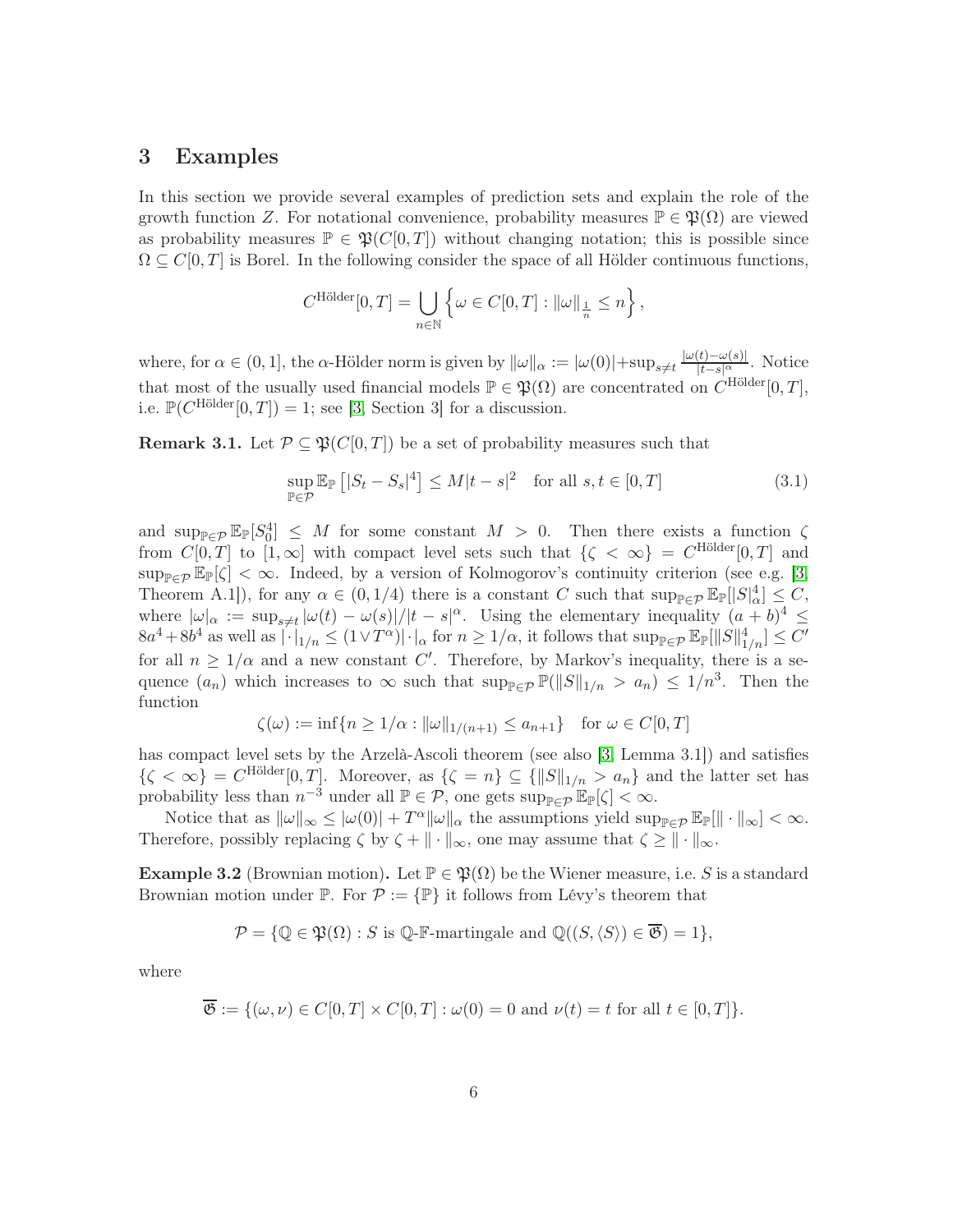We claim that  $\mathcal{P} = \mathcal{M}_Z(\Xi)$  for a suitable function Z and  $\Xi := \{Z < \infty\}$ . By the Burkholder-Davis-Gundy inequality

<span id="page-7-0"></span>
$$
\mathbb{E}_{\mathbb{P}}[|S_t - S_s|^4] \le M \mathbb{E}_{\mathbb{P}}\Big[\Big(\int_s^t 1 \, d\langle S \rangle \Big)^2\Big] = M|t - s|^2,\tag{3.2}
$$

for a constant M, so that Remark [3.1](#page-6-1) guarantees the existence of a function  $\zeta: C[0,T] \to$  $[1,\infty]$  with compact level sets such that  $\{\zeta<\infty\}=C^{\text{Hölder}}[0,T]$  and  $\mathbb{E}_{\mathbb{P}}[\zeta]<\infty$  as well as  $\zeta \geq \|\cdot\|_{\infty}$ . Define

$$
\overline{Z}(\omega,\nu) := \zeta(\omega) + \|\nu\|_{\infty} + \infty 1_{\overline{\mathfrak{G}}^c}(\omega,\nu) \quad \text{for } (\omega,\nu) \in C[0,T] \times C[0,T].
$$

Since  $\psi(S) = (S,\langle S \rangle^{\mathbb{P}})$  P-almost surely by Remark [2.1](#page-4-0) and Z is defined as  $Z := \overline{Z} \circ \psi$ , it follows that  $\mathbb{E}_{\mathbb{P}}[Z] < \infty$ . In particular  $\mathbb{P}(\Xi) = \mathbb{P}(Z < \infty) = 1$ , where

$$
\Xi := \{ Z < \infty \} = \{ \omega \in C^{\text{Hölder}}[0, T] : \ \omega(0) = 0 \text{ and } (\omega, \langle \omega \rangle) \in \overline{\mathfrak{G}} \}
$$

$$
= \{ \omega \in C^{\text{Hölder}}[0, T] : \ \omega(0) = 0 \text{ and } \langle \omega \rangle_t = t \text{ for all } t \in [0, T] \}
$$

so that  $\mathbb{P} \in M_Z(\Xi)$  by definition. On the other hand, if  $\mathbb{Q} \in M_Z(\Xi)$ , then  $\mathbb{E}_{\mathbb{Q}}[Z] < \infty$  by definition which implies  $\mathbb{Q}((S,\langle S\rangle)\in\overline{\mathfrak{G}})=1$  and therefore  $\mathbb{Q}\in\mathcal{P}$ . Note that  $\overline{Z}$  satisfies all assumptions of Theorem [2.2.](#page-5-1)

<span id="page-7-1"></span>**Example 3.3** (G-Brownian motion). Fix two real numbers  $0 < \underline{\sigma} < \overline{\sigma}$  and consider the set

$$
\mathcal{P} := \{ \mathbb{Q} \in \mathfrak{P}(\Omega) : S \text{ is } \mathbb{Q}\text{-}\mathbb{F}\text{-martingale and } \mathbb{Q}((S, \langle S \rangle) \in \overline{\mathfrak{G}}) = 1 \}
$$

where

$$
\overline{\mathfrak{G}} := \left\{ (\omega, \nu) \in C[0, T] \times C[0, T] : \begin{array}{l} \omega(0) = \nu(0) = 0 \text{ and } \nu \text{ is nondecreasing} \\ \text{with } d\nu \ll dt \text{ and } d\nu/dt \in [\underline{\sigma}^2, \overline{\sigma}^2] \end{array} \right\}
$$

.

Using the Burkholder-Davis-Gundy inequality as in  $(3.2)$ , one shows that  $\mathcal P$  satisfies  $(3.1)$ . Therefore, by the same arguments as in Example [3.2,](#page-6-3) one has  $\mathcal{P} = \mathcal{M}_Z(\Xi)$  for  $\overline{Z}(\omega, \nu) :=$  $\zeta(\omega) + ||\nu||_{\infty} + \infty 1_{\overline{\mathfrak{G}}^c}(\omega, \nu), Z := Z \circ \psi$  on  $\Omega$ , and

$$
\begin{aligned} \Xi := \{ Z < \infty \} &= \big\{ \omega \in C^{\text{Hölder}}[0,T] : \ \omega(0) = 0 \ \text{and} \ (\omega,\langle \omega \rangle) \in \overline{\mathfrak{G}} \big\} \\ &= \big\{ \omega \in C^{\text{Hölder}}[0,T] : \ \omega(0) = 0 \ \text{and} \ d\langle \omega \rangle_t / dt \in [\underline{\sigma}^2, \overline{\sigma}^2] \big\}. \end{aligned}
$$

Further, as every Lipschitz continuous function is absolutely continuous, one has

$$
\overline{\mathfrak{G}} = \left\{ (\omega, \nu) \in C[0, T] \times C[0, T] : \begin{array}{l} \omega(0) = \nu(0) = 0 \text{ and for } 0 \le s < t \le T \\ \frac{\sigma^2}{2} \le (\nu(t) - \nu(s))/(t - s) \le \overline{\sigma}^2 \end{array} \right\}
$$

showing that  $\overline{\mathfrak{G}}$  is closed. In fact, the projection of  $\overline{\mathfrak{G}}$  on the second component is compact (e.g. by the Arzelà-Ascoli theorem), so that  $\overline{Z}$  has compact level set.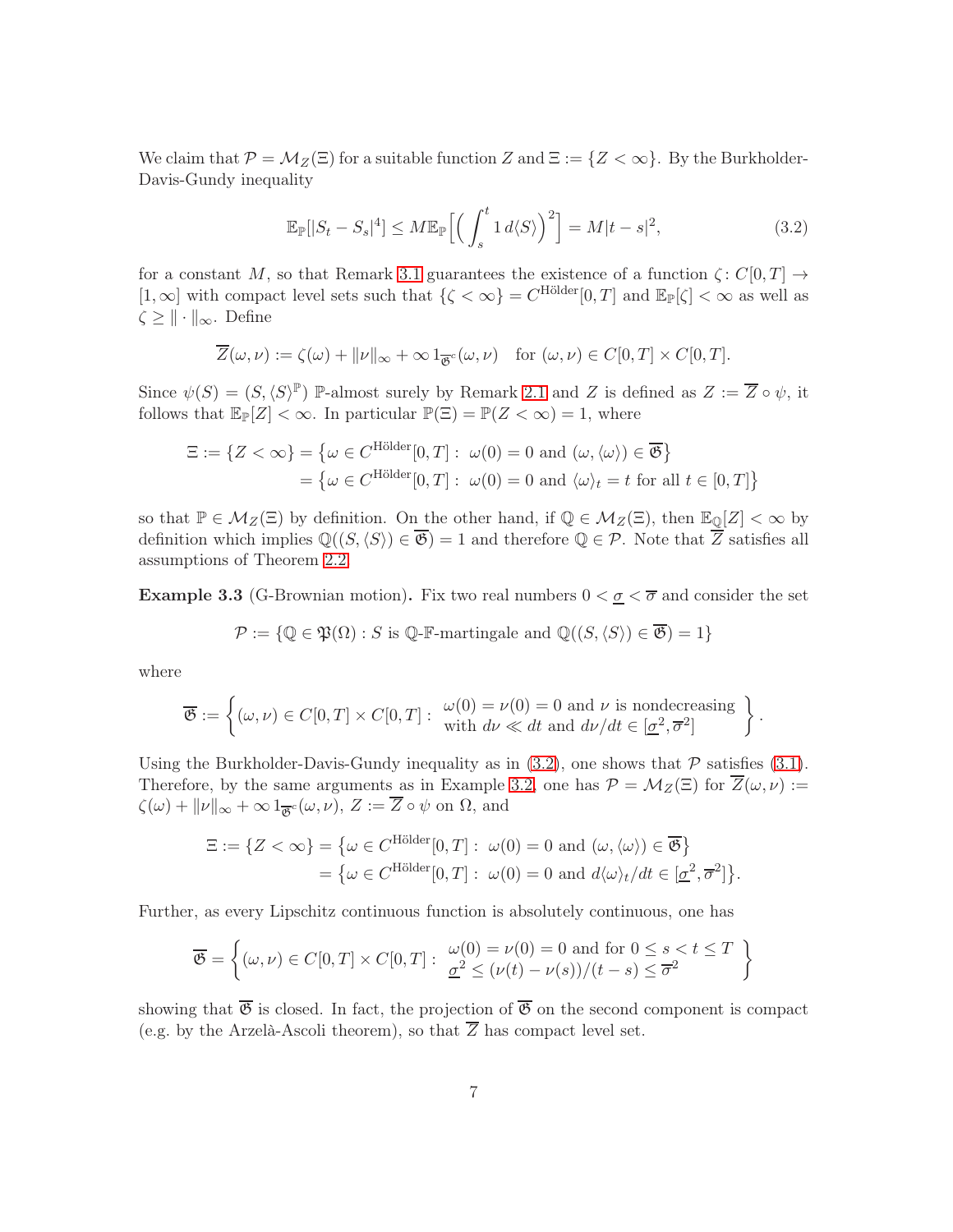**Example 3.4** (Stopped G-Brownian motion). Let  $\mathcal{P}, \overline{\mathcal{B}},$  and  $\overline{Z}$  be the sets and function of Example [3.3,](#page-7-1) where we may assume without loss of generality that  $\zeta$  is of the form  $\zeta(\omega) = \inf\{n : ||\omega||_{1/n+1} \le a_{n+1}\} + ||\omega||_{\infty};$  see Remark [3.1.](#page-6-1) For an  $\mathbb{F}_{+}$ -stopping time  $\tau$  and  $\mathbb{P} \in \mathcal{P}$ , denote by  $\mathbb{P}^{\tau}$  the law of the stopped process  $S_t^{\tau} := S_{\tau \wedge t}$ . Then

$$
\mathcal{P}_{ST} := \{ \mathbb{P}^\tau : \mathbb{P} \in \mathcal{P} \text{ and } \tau \text{ is } \mathbb{F}_+\text{-stopping time} \} = \mathcal{M}_{Z_{ST}}(\Xi)
$$

for the function  $Z_{ST}(\omega,\nu) := \zeta(\omega) + ||\nu||_{\infty} + \infty 1_{\overline{\mathfrak{G}}_{ST}^c}(\nu)$  with

$$
\overline{\mathfrak{G}}_{ST} := \{ (\omega(s \wedge \cdot), \nu(s \wedge \cdot)) : (\omega, \nu) \in \overline{\mathfrak{G}} \text{ and } s \in [0, T] \}.
$$

Indeed, for  $\mathbb{Q} := \mathbb{P}^{\tau} \in \mathcal{P}_{ST}$ , as  $\zeta(\omega(s \wedge \cdot)) \leq \zeta(\omega)$  and thus  $\overline{Z}_{ST}(\omega(s \wedge \cdot), \nu(s \wedge \cdot)) \leq \overline{Z}(\omega, \nu)$ for all  $(\omega, \nu)$  and s, it follows that  $\mathbb{E}_{\mathbb{Q}}[Z_{ST}] \leq \mathbb{E}_{\mathbb{P}}[Z]$  and so  $\mathbb{Q} \in \mathcal{M}_{Z_{ST}}(\Xi)$ . On the other hand, let  $\mathbb{Q} \in \mathcal{M}_{Z_{ST}}(\Xi)$  and define the  $\mathbb{F}_+$ -stopping time  $\tau$  as the minimal time such that  $t\, \mapsto\, \langle S\rangle ^{\mathbb{Q}}_t$  $\mathbb{Q}$  is constant afterwards. This is indeed an  $\mathbb{F}_+$ -stopping time as  $\langle S \rangle^{\mathbb{Q}}$  is strictly increasing till it remains constant as  $\sigma > 0$ , see the definition of  $\overline{\mathfrak{G}}_{ST}$ . Taking  $\mathbb P$  to be the measure which equals  $\mathbb Q$  up to time  $\tau$  and the law of the Brownian motion with volatility  $\sigma$ after  $\tau$ , one has  $\mathbb{P} \in \mathcal{P}$  and  $\mathbb{Q} = \mathbb{P}^{\tau}$  by definition. Thus  $\mathbb{Q} \in \mathcal{P}_{ST}$ .

Example 3.5 (Black-Scholes). Fix  $\sigma > 0$  and let  $\mathbb{P} \in \mathfrak{P}(\Omega)$  be the measure under which S has the dynamics  $dS = \sigma S dB$  with  $S_0 = s_0 \in \mathbb{R}$  fixed, where B is a Brownian motion. Then

$$
\mathcal{P} := \{ \mathbb{P} \} = \left\{ \mathbb{Q} \in \mathfrak{P}(\Omega) : S \text{ is } \mathbb{Q}\text{-}\mathbb{F}\text{-martingale and } \mathbb{Q}((S, \langle S \rangle) \in \overline{\mathfrak{G}}) = 1 \right\}
$$

for the set

$$
\overline{\mathfrak{G}} := \left\{ (\omega, \nu) \in C[0, T] \times C[0, T] : \omega(0) = s_0 \text{ and } \nu(\cdot) = \int_0^{\cdot} \sigma^2 \omega(t)^2 dt \right\}.
$$

Similar arguments as before (see e.g. [\[3,](#page-19-3) Example 3.1.3]) yield the existence of a function  $\zeta: C[0,T] \to [1,\infty]$  growing faster than  $\|\cdot\|_{\infty}$  with compact level sets such that  $\mathbb{E}_{\mathbb{P}}[\zeta] < \infty$ and  $\{\zeta < \infty\} = C^{\text{Hölder}}[0, T]$ . Now, using the same arguments as in Example [3.2,](#page-6-3) it follows that  $\mathcal{P} = \mathcal{M}_Z(\Xi)$  for  $Z(\omega, \nu) := \zeta(\omega) + ||\nu||_{\infty} + \infty 1_{\overline{\mathfrak{G}}^c}(\omega, \nu)$  and  $\Xi := \{Z < \infty\}$ . Moreover, as  $\overline{\mathfrak{G}}$  is closed, one can show that  $\overline{Z}$  has compact level sets and in turn satisfies all assumptions of Theorem [2.2.](#page-5-1)

#### <span id="page-8-0"></span>4 Proof of Theorem [2.2](#page-5-1)

The idea of the proof is to lift and prove the main result in a suitable enlarged space and then conclude in the original space. Let us start with introducing the enlarged space

$$
\overline{\Omega} := C[0, T] \times C[0, T],
$$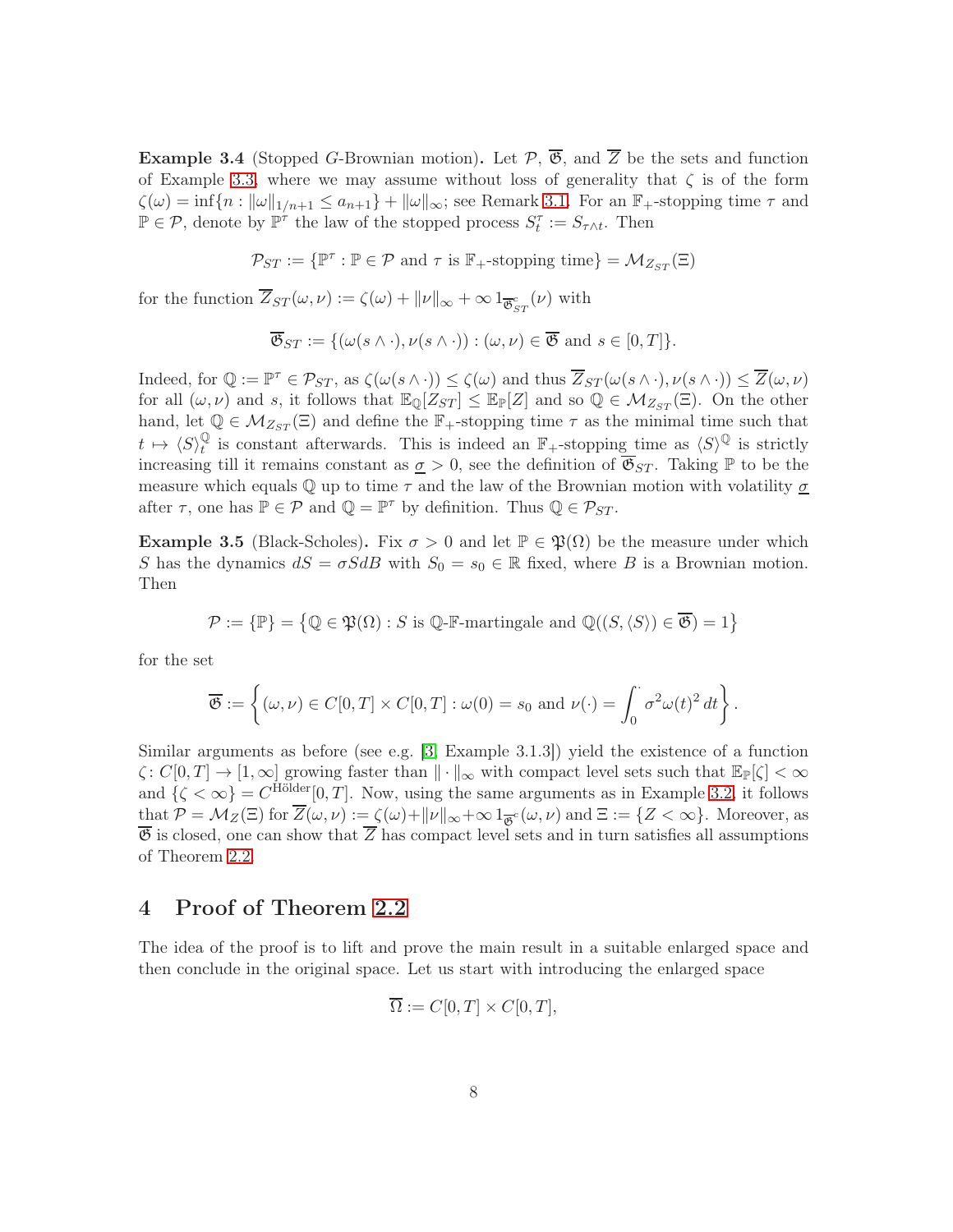which is endowed with the sup-norm  $\|\overline{\omega}\|_{\infty} := \|\omega\|_{\infty} + \|\nu\|_{\infty}$  for  $\overline{\omega} = (\omega, \nu) \in \overline{\Omega}$ , and equipped with its Borel  $\sigma$ -field  $\overline{\mathcal{F}}$ . Denote by  $\mathfrak{P}(\overline{\Omega})$  the set of all probability measures on  $(\overline{\Omega}, \overline{\mathcal{F}})$ . Recall the Borel mapping  $\psi : \Omega \to \overline{\Omega}, \omega \mapsto (\omega, \langle \omega \rangle)$ , and define

$$
\overline{\Delta} := \psi(\Omega) = \{(\omega, \nu) \in \overline{\Omega} : \omega \in \Omega \text{ and } \langle \omega \rangle = \nu\}.
$$

Moreover, we write  $\overline{\Delta}^c$  for the complement of the set  $\overline{\Delta}$ . On  $\overline{\Omega}$  we consider the canonical process  $(\overline{S}, \overline{V})$  given by  $\overline{S}_t(\overline{\omega}) = \omega(t)$  and  $\overline{V}_t(\overline{\omega}) = \nu(t)$  for  $\overline{\omega} = (\omega, \nu) \in \overline{\Omega}$ . Denote by  $\overline{\mathbb{F}} = (\overline{\mathcal{F}}_t)_{0 \leq t \leq T}$  the raw filtration generated by  $(\overline{S}, \overline{V})$ , by  $\overline{\mathbb{F}}_+$  its right-continuous version, and define the corresponding  $\overline{\Delta}^c$ -augmentations

$$
\overline{\mathbb{F}}^{\overline{\Delta}} := \overline{\mathbb{F}} \vee \{ \overline{N} \subseteq \overline{\Omega} : \overline{N} \subseteq \overline{\Delta}^c \} \text{ and } \overline{\mathbb{F}}_+^{\overline{\Delta}} := \overline{\mathbb{F}}_+ \vee \{ \overline{N} \subseteq \overline{\Omega} : \overline{N} \subseteq \overline{\Delta}^c \}.
$$

Then

$$
\overline{\mathcal{F}}_t^{\overline{\Delta}} = \{ (\overline{A} \cap \overline{\Delta}) \cup \overline{N} : \overline{A} \in \overline{\mathcal{F}}_t, \overline{N} \subseteq \overline{\Delta}^c \}, \text{ and } \overline{\mathcal{F}}_{t+}^{\overline{\Delta}} = \{ (\overline{A} \cap \overline{\Delta}) \cup \overline{N} : \overline{A} \in \overline{\mathcal{F}}_{t+}, \overline{N} \subseteq \overline{\Delta}^c \}.
$$

<span id="page-9-0"></span>**Lemma 4.1.** For every  $t \in [0, T]$  one has

(a) 
$$
\overline{\mathcal{F}}_{t+}^{\overline{\Delta}} = \bigcap_{s>t} \overline{\mathcal{F}}_{s\wedge T}^{\overline{\Delta}},
$$
  
\n(b)  $\{\overline{\omega} \in \overline{\Omega} : \omega \in A\} \in \overline{\mathcal{F}}_t^{\overline{\Delta}} \text{ for all } A \in \mathcal{F}_t,$   
\n(c)  $\{\overline{\omega} \in \overline{\Omega} : \omega \in A\} \in \overline{\mathcal{F}}_{t+}^{\overline{\Delta}} \text{ for all } A \in \mathcal{F}_{t+},$   
\n(d)  $\psi^{-1}(\overline{A}) \in \mathcal{F}_t \text{ for all } \overline{A} \in \overline{\mathcal{F}}_t^{\overline{\Delta}},$   
\n(e)  $\psi^{-1}(\overline{A}) \in \mathcal{F}_{t+} \text{ for all } \overline{A} \in \overline{\mathcal{F}}_{t+}^{\overline{\Delta}}.$ 

*Proof.* (a) By definition, we have  $\overline{\mathcal{F}}_{t+}^{\Delta} \subseteq \bigcap_{s>t} \overline{\mathcal{F}}_{s}^{\Delta}$  $\sum_{s \wedge T}$ . For the reverse inclusion, fix  $t \in [0, T]$ and  $\overline{B} \in \bigcap_{s>t} \overline{\mathcal{F}}_{s}^{\Delta}$  $\frac{\Delta}{s\wedge T}$ . Then, for every  $s>t$ , there exist  $\overline{A}_s \in \overline{\mathcal{F}}_s$  and  $\overline{N}_s \subseteq \overline{\Delta}^c$  such that

$$
\overline{B} = (\overline{B} \cap \overline{\Delta}) \oplus (\overline{B} \cap \overline{\Delta}^c) = (\overline{A}_s \cap \overline{\Delta}) \oplus \overline{N}_s.
$$

This implies for each  $s > t$  that  $\overline{A}_s \cap \overline{\Delta} = \overline{B} \cap \overline{\Delta}$ , as well as  $\overline{N}_s = \overline{B} \cap \overline{\Delta}^c$ . Define

$$
\overline{A}:=\bigcap_{s>t,\,s\in\mathbb{Q}}\ \bigcup_{t
$$

Then by construction  $\overline{B} = (\overline{A} \cap \overline{\Delta}) \oplus (\overline{B} \cap \overline{\Delta}^c)$ , proving the reverse inclusion. (b) Fix  $t \in [0, T]$  and  $A \in \mathcal{F}_t$ , so that

$$
A = \{ \omega \in \Omega : (\omega(s))_{s \in S} \in B \}
$$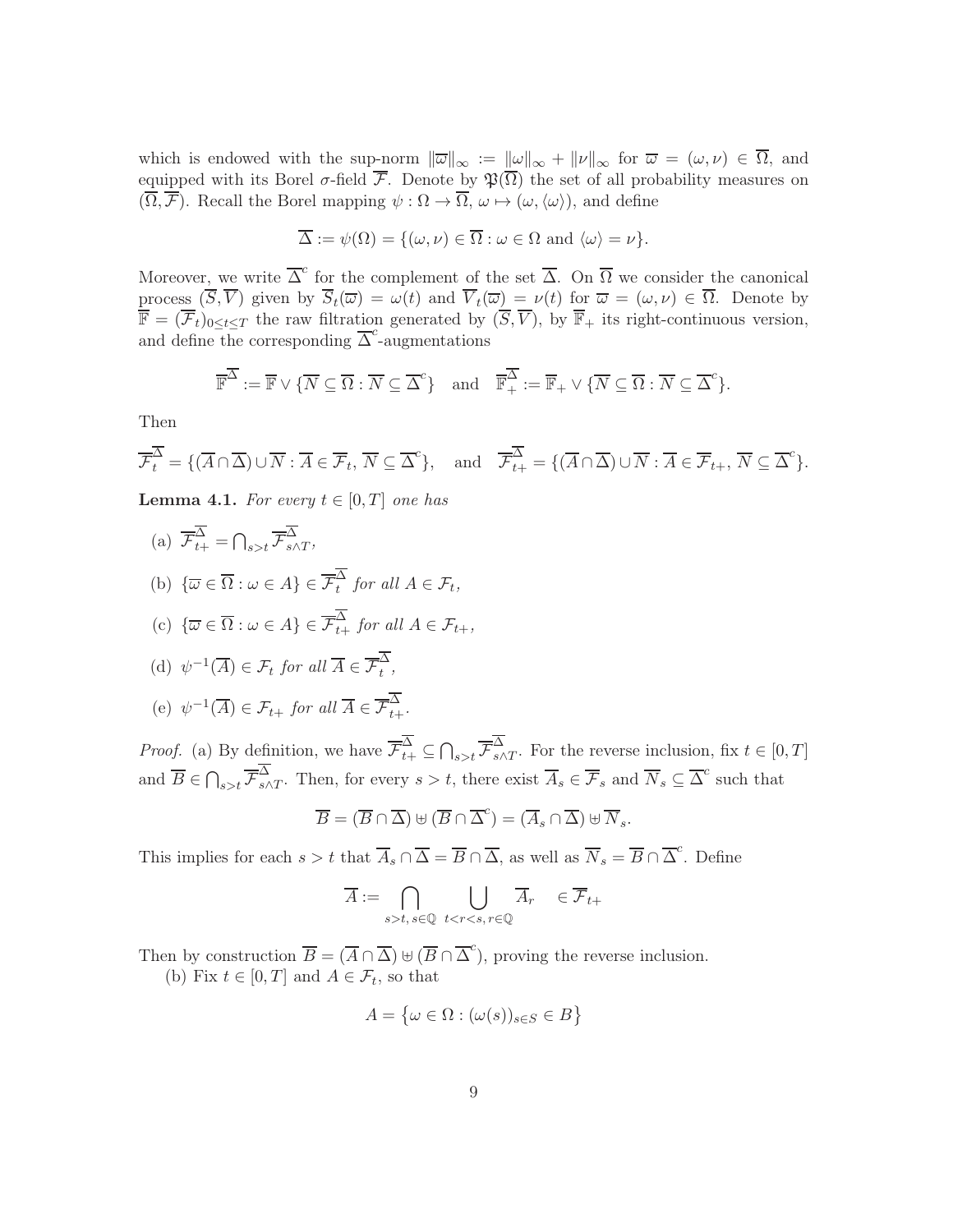for a countable set  $S \subseteq [0,t]$  and a Borel set  $B \subseteq \mathbb{R}^S$ . Let  $\overline{N} := \{ \overline{\omega} \in \overline{\Delta}^c : \omega \in A \} \in \overline{\mathcal{F}}_t^{\Delta}$  $\overrightarrow{t}$ . Since  $\overline{\omega} \mapsto \omega(s)$  is  $\overline{\mathcal{F}}_t$ -measurable for all  $s \leq t$ , one has

$$
\{\overline{\omega}\in\overline{\Omega}:\omega\in A\}=\{\overline{\omega}\in\overline{\Delta}:\omega\in A\}\cup\overline{N}=\{\overline{\omega}\in\overline{\Delta}:(\omega(s))_{s\in S}\in B\}\cup\overline{N}\in\overline{\mathcal{F}_t^{\Delta}}.
$$

(c) If  $A \in \mathcal{F}_{t+}$  then  $A \in \mathcal{F}_{s \wedge T}$  for every  $s > t$ , so that by (a)

$$
\{\overline{\omega}\in\overline{\Omega}:\omega\in A\}\in\bigcap_{s>t}\overline{\mathcal{F}}_{s\wedge T}^{\overline{\Delta}}=\overline{\mathcal{F}}_{t+}^{\overline{\Delta}}.
$$

(d) Fix  $t \in [0, T]$  and  $\overline{A} \in \overline{\mathcal{F}}_t^{\Delta}$  $\sum_{t}$ . Then

$$
\overline{A} = \left\{ \overline{\omega} \in \overline{\Delta} : (\omega(r), \nu(s))_{(r,s) \in S} \in B \right\} \cup \overline{N}
$$

for a countable set  $S \subseteq [0, t] \times [0, t]$ , a Borel set  $B \subseteq \mathbb{R}^S$ , and  $\overline{N} \subseteq \overline{\Delta}^c$ . Since  $\psi(\omega) \in \overline{\Delta}$  for every  $\omega \in \Omega$ , it follows that

$$
\psi^{-1}(\overline{A}) = \left\{ \omega \in \Omega : (\omega(r), \langle \omega \rangle(s))_{(r,s) \in S} \in B \right\} \in \mathcal{F}_t,
$$

since  $\omega \mapsto (\omega(r), \langle \omega \rangle(s))$  is  $\mathcal{F}_t$ -measurable for every  $r, s \leq t$ .

(e) The argumentation is similar to (c).

<span id="page-10-0"></span>**Remark 4.2.** Let  $h : \Omega \to \mathbb{R}$  be  $\mathcal{F}_{t+}$ -measurable and  $\tau$  a  $\mathbb{F}_{+}$ -stopping time. It follows from Lemma [4.1](#page-9-0) that  $\overline{h}(\overline{\omega}) := h(\omega)1_{\overline{\Delta}}(\overline{\omega})$  is  $\overline{\mathcal{F}}_{t+}^{\Delta}$ -measurable and  $\overline{\tau}(\overline{\omega}) := \tau(\omega)1_{\overline{\Delta}}(\overline{\omega}) + T1_{\overline{\Delta}^c}(\overline{\omega})$ is a  $\overline{\mathbb{F}}_+^{\Delta}$ -stopping time.

In the following, we assume the conditions on the function  $\overline{Z} : \overline{\Omega} \to [1,\infty]$  and the set  $\Xi$  imposed in Section [2](#page-3-0) and Theorem [2.2](#page-5-1) hold true, and introduce the  $\sigma$ -compact set

$$
\overline{\Xi}:=\left\{\overline{\omega}\in\overline{\Omega}:\overline{Z}(\overline{\omega})<\infty\right\}.
$$

Note that  $\psi(\Xi) = \overline{\Xi} \cap \overline{\Delta}$ , and  $\nu$  is nondecreasing with  $\nu(0) = 0$  for all  $(\omega, \nu) \in \overline{\Xi}$ . Define the process  $\overline{M} = (\overline{M}_t)_{0 \leq t \leq T}$  by

$$
2\overline{M}_t(\overline{\omega}) = \overline{S}_t(\overline{\omega})^2 - \overline{V}_t(\overline{\omega}) = \omega(t)^2 - \nu(t), \quad \overline{\omega} \in \overline{\Omega}.
$$

For every  $\overline{\mathbb{Q}} \in \mathfrak{P}(\overline{\Omega})$  such that  $\overline{S}$  and  $\overline{M}$  are  $\overline{\mathbb{Q}}$ -**F**-local martingales and  $\overline{\mathbb{Q}}(\overline{\Xi}) = 1$ , it follows from standard results on the quadratic variation that  $\langle \overline{S} \rangle^{\mathbb{Q}} = \overline{V} \overline{\mathbb{Q}}$ -a.s., and  $\overline{\mathbb{Q}}(\overline{S} \in \Omega) = 1$ by Remark [2.1,](#page-4-0) which shows  $\overline{\mathbb{Q}}(\overline{\Delta}) = 1$ . Hence,  $\overline{\mathbb{Q}}(\overline{N}) = 0$  for all  $\overline{N} \subseteq \overline{\Delta}^c$ , and therefore  $\overline{\mathbb{F}}^{\overline{\Delta}} \subseteq \overline{\mathbb{F}}^{\overline{\mathbb{Q}}}$  and  $\overline{\mathbb{F}}_+^{\overline{\Delta}} \subseteq \overline{\mathbb{F}}_+^{\overline{\mathbb{Q}}}$ .

<span id="page-10-1"></span>Lemma 4.3. One has

$$
\overline{\mathcal{M}}_{\overline{Z}}(\overline{\Xi}) := \left\{ \overline{\mathbb{Q}} \in \mathfrak{P}(\overline{\Omega}) : \overline{S} \text{ and } \overline{M} \text{ are } \overline{\mathbb{Q}} \cdot \overline{\mathbb{F}} \text{-martingales, } \mathbb{E}_{\overline{\mathbb{Q}}}[\overline{Z}] < \infty \text{ and } \overline{\mathbb{Q}}(\overline{\Xi}) = 1 \right\}
$$
\n
$$
= \left\{ \overline{\mathbb{Q}} \in \mathfrak{P}(\overline{\Omega}) : \overline{S} \text{ and } \overline{M} \text{ are } \overline{\mathbb{Q}} \cdot \overline{\mathbb{F}} \text{-local martingales, } \mathbb{E}_{\overline{\mathbb{Q}}}[\overline{Z}] < \infty \text{ and } \overline{\mathbb{Q}}(\overline{\Xi}) = 1 \right\}.
$$

Moreover, for each  $\mathbb{Q} \in \mathcal{M}_{\overline{Z}}(\Xi)$ , the process S is a square-integrable  $\mathbb{Q}$ -**F**-martingale.

 $\Box$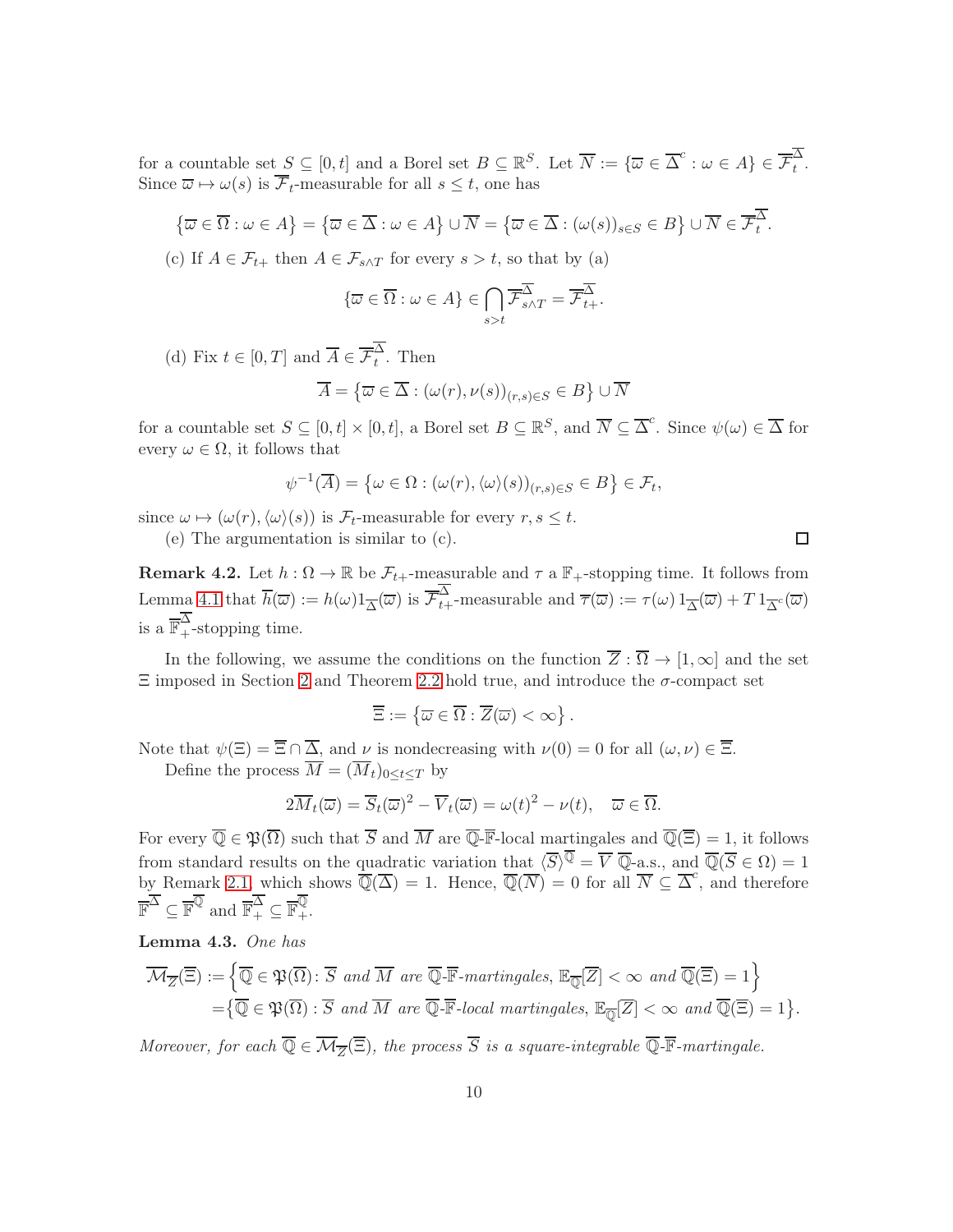*Proof.* The inclusion " $\subseteq$ " is obvious. For the other one, fix a  $\overline{\mathbb{Q}}$  of the right-hand side. Since  $\overline{Z}(\overline{\omega}) \geq ||\omega||_{\infty} + ||\nu||_{\infty}$  for all  $\overline{\omega} \in \overline{\Omega}$ , we obtain that  $\mathbb{E}_{\overline{\mathbb{Q}}}[\sup_t |\overline{S}_t|] \leq \mathbb{E}_{\overline{\mathbb{Q}}}[\overline{Z}] < \infty$ , hence  $\overline{S}$  is a  $\overline{\mathbb{Q}}$ - $\overline{\mathbb{F}}$ -martingale. Next, we can use the estimate

$$
\mathbb{E}_{\overline{\mathbb{Q}}}[\langle \overline{S} \rangle_T] = \mathbb{E}_{\overline{\mathbb{Q}}}[\overline{V}_T] \leq \mathbb{E}_{\overline{\mathbb{Q}}}[\overline{Z}] < \infty,
$$

showing that  $\overline{S}$  is a square-integrable  $\overline{\mathbb{Q}}$ -**F**-martingale. But then the identity  $2\overline{M} = \overline{S}^2 - \langle \overline{S} \rangle$  $\overline{\mathbb{Q}}$ -a.s. implies that  $\overline{M}$  is a  $\overline{\mathbb{Q}}$ -**F**-martingale.

<span id="page-11-1"></span>**Lemma 4.4.** The set  $M_{\overline{Z}}(\Xi)$  is nonempty. Moreover,

$$
\sup_{\mathbb{Q}\in\mathcal{M}_Z(\Xi)}\mathbb{E}_{\mathbb{Q}}[\xi(S)] = \sup_{\overline{\mathbb{Q}}\in\overline{\mathcal{M}_Z(\Xi)}}\mathbb{E}_{\overline{\mathbb{Q}}}[\xi(\overline{S})]
$$

for every Borel function  $\xi: C[0,T] \to (-\infty,\infty]$  which is bounded from below.

*Proof.* In the first step, we show that for each  $\mathbb{Q} \in M_Z(\Xi)$ , there exists  $\mathbb{Q} \in M_{\overline{Z}}(\Xi)$  such that

<span id="page-11-0"></span>
$$
\mathbb{E}_{\mathbb{Q}}[\xi(S)] = \mathbb{E}_{\overline{\mathbb{Q}}}[\xi(\overline{S})].\tag{4.1}
$$

Fix  $\mathbb{Q} \in M_Z(\Xi)$  and define

$$
\overline{\mathbb{Q}} := \mathbb{Q} \circ \psi^{-1}.
$$

Then as  $Z = Z \circ \psi$ , we have  $\mathbb{E}_{\overline{\mathbb{Q}}}[\sup_t |S_t|] \leq \mathbb{E}_{\overline{\mathbb{Q}}}[Z] = \mathbb{E}_{\mathbb{Q}}[Z] < \infty$ . In particular,  $\mathbb{Q}(\Xi) = 1$ . Moreover  $\overline{S}$  is a  $\overline{\mathbb{Q}}$ -**F**-martingale, since for every  $0 \le s \le t \le T$  and  $\overline{A} \in \overline{\mathcal{F}}_s$ ,

$$
\mathbb{E}_{\overline{\mathbb{Q}}}[(\overline{S}_t - \overline{S}_s)1_{\overline{A}}] = \mathbb{E}_{\mathbb{Q}}[(S_t - S_s)1_{\psi^{-1}(\overline{A})}] = 0
$$

by Lemma [4.1](#page-9-0) and the martingale property of S under Q. Similarly, since  $\psi(S) = (S,\langle S\rangle^{\mathbb{Q}})$ Q-almost surely, it follows that M is a Q-F-martingale. In particular,  $\mathbb{Q} \in \mathcal{M}_{\overline{Z}}(\Xi)$  and  $\mathbb{E}_{\overline{\mathbb{Q}}}[\xi(\overline{S})] = \mathbb{E}_{\mathbb{Q}}[\xi(S)]$  by definition.

In the second step, we show the converse statement, i.e. for every  $\overline{Q} \in \overline{M}_{\overline{Z}}(\overline{\Xi})$  there exists  $\mathbb{Q} \in \mathcal{M}_{Z}(\Xi)$  satisfying  $(4.1)$ . Fix  $\overline{\mathbb{Q}} \in \overline{\mathcal{M}}_{\overline{Z}}(\overline{\Xi})$  and notice that since both  $\overline{S}$  and  $2\overline{M} = \overline{S}^{2} - \overline{V}$ are  $\overline{\mathbb{Q}}$ -**F**-martingales, and  $\overline{\mathbb{Q}}$ -a.s.,  $\overline{V}$  is nondecreasing with  $\overline{V}_0 = 0$ , one concludes that  $\overline{V} = \langle \overline{S} \rangle^{\overline{\mathbb{Q}}}$   $\overline{\mathbb{Q}}$ -a.s., and thus  $\psi(\overline{S}) = (\overline{S}, \langle \overline{S} \rangle^{\overline{\mathbb{Q}}} )$   $\overline{\mathbb{Q}}$ -a.s.. In particular  $\overline{\mathbb{Q}}(\overline{S} \in \Omega) = 1$ , so that

$$
\mathbb{Q}:=\overline{\mathbb{Q}}\circ \overline{S}^{-1}
$$

defines a Borel probability measure on  $\Omega$  which satisfies [\(4.1\)](#page-11-0) by definition. Moreover, as  $\overline{\mathbb{Q}}(\overline{\Delta}) = 1$ , one has

$$
\mathbb{E}_{\mathbb{Q}}[Z] = \mathbb{E}_{\overline{\mathbb{Q}}}[\overline{Z}(\psi(\overline{S}))] = \mathbb{E}_{\overline{\mathbb{Q}}}[\overline{Z}] < \infty, \quad \text{in particular} \quad \mathbb{Q}(\Xi) = \mathbb{Q}(Z < \infty) = 1
$$

and for all  $0 \le s \le t \le T$  and  $A \in \mathcal{F}_s$ , it follows from Lemma [4.1](#page-9-0) and  $\overline{\mathcal{F}}_s^{\Delta} \subseteq \overline{\mathcal{F}}_s^{\mathbb{Q}}$  $\frac{1}{s}$  that

$$
\mathbb{E}_{\mathbb{Q}}[(S_t - S_s)1_A] = \mathbb{E}_{\overline{\mathbb{Q}}}[(\overline{S}_t - \overline{S}_s)1_{\{\overline{\omega} \in \overline{\Omega} : \omega \in A\}}] = 0,
$$

which shows that S is a  $\mathbb{Q}$ -F-martingale. Thus  $\mathbb{Q} \in M_Z(\Xi)$ , which completes the proof.  $\Box$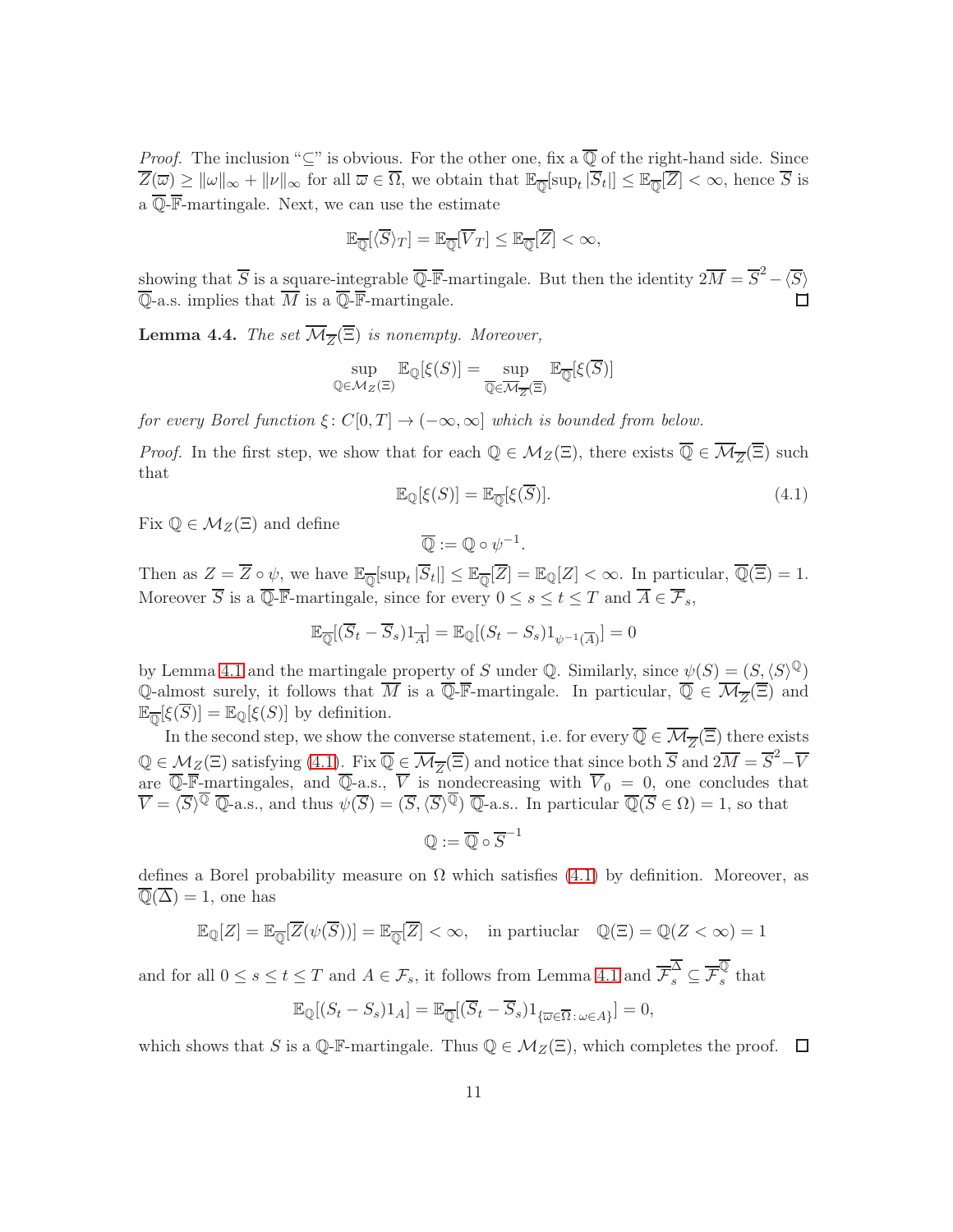Remark 4.5. In fact, we we see from the proof of Lemma [4.4](#page-11-1) that

$$
\mathcal{M}_Z(\Xi) = \{ \overline{\mathbb{Q}} \circ \overline{S}^{-1} : \overline{\mathbb{Q}} \in \overline{\mathcal{M}}_{\overline{Z}}(\overline{\Xi}) \}, \overline{\mathcal{M}}_{\overline{Z}}(\overline{\Xi}) = \{ \mathbb{Q} \circ \psi^{-1} : \mathbb{Q} \in \mathcal{M}_Z(\Xi) \}.
$$

Denote by  $\overline{\mathcal{H}}$  the set of all  $\overline{\mathbb{F}}_+^{\Delta}$ -simple processes  $\overline{H}$ :  $[0,T] \times \overline{\Omega} \to \mathbb{R}$  of the form

$$
\overline{H}_t(\omega) = \sum_{l=1}^L \overline{h}_l(\overline{\omega}) 1_{(\overline{\tau}_l(\overline{\omega}), \overline{\tau}_{l+1}(\overline{\omega})]}(t)
$$

for  $(t,\overline{\omega}) \in [0,T] \times \Omega$ , where  $L \in \mathbb{N}$ ,  $0 \leq \overline{\tau}_1 \leq \cdots \leq \overline{\tau}_{L+1} \leq T$  are stopping times w.r.t. the filtration  $\overline{\mathbb{F}}_+^{\Delta}$ , and  $\overline{h}_l : \overline{\Omega} \to \mathbb{R}$  are bounded  $\overline{\mathcal{F}}_{\overline{\tau}_l+}^{\Delta}$ -measurable functions. For a simple process  $H \in \mathcal{H}$  define the pathwise stochastic integral

$$
(\overline{H}\cdot\overline{S})_t(\overline{\omega}) := \sum_{l=1}^L \overline{h}_l(\overline{\omega}) \big( \overline{S}_{\overline{\tau}_{l+1}(\overline{\omega})\wedge t}(\overline{\omega}) - \overline{S}_{\overline{\tau}_l(\overline{\omega})\wedge t}(\overline{\omega}) \big).
$$

The integral  $(H \cdot M)_t$  is defined analogously.

Given a function  $\xi : \Omega \to (-\infty, \infty]$ , define the functional

$$
\overline{\phi}(\overline{\xi}) := \inf \left\{ \lambda \in \mathbb{R} : \begin{array}{c} \text{there is } c \geq 0 \text{ and sequences } (\overline{H}^n), (\overline{G}^n) \text{ in } \overline{\mathcal{H}} \text{ so that} \\ \text{for all } n, (\overline{H}^n \cdot \overline{S})_T + (\overline{G}^n \cdot \overline{M})_T \geq -c\overline{Z} \quad \text{on } \overline{\Delta} \cap \overline{\Xi} \\ \text{and } \lambda + \liminf_{n \to \infty} ((\overline{H}^n \cdot \overline{S})_T + (\overline{G}^n \cdot \overline{M})_T) \geq \overline{\xi} \quad \text{on } \overline{\Delta} \cap \overline{\Xi} \end{array} \right\}.
$$

Recall that  $S : \Omega \to C[0,T]$  is the projection on the first coordinate, i.e.  $S(\omega, \nu) = \omega$ . Note that  $S(\Xi \cap \Delta) = \Xi$ , however  $S(\Xi)$  is not a subset of  $\Xi$  in general.

<span id="page-12-0"></span>**Lemma 4.6.** For every function  $\xi$ :  $C[0,T] \to (-\infty,\infty]$  one has  $\phi(\xi) = \overline{\phi}(\xi \circ \overline{S})$ .

*Proof.* To see the first inequality  $\phi(\xi) \geq \overline{\phi}(\xi \circ \overline{S})$ , let  $\lambda > \phi(\xi)$ . By definition, there exist  $c > 0$  and sequences  $(H^n)$ ,  $(G^n)$  in H such that

for all 
$$
n
$$
,  $(H^n \cdot S)_T + (G^n \cdot M)_T \ge -cZ$  on  $\Xi$   
and  $\lambda + \liminf_{n \to \infty} ((H^n \cdot S)_T + (G^n \cdot M)_T) \ge \xi$  on  $\Xi$ .

For each *n*, one has  $H^n = \sum_{l=1}^{L_n} h_l^n 1_{(\tau_l^n, \tau_{l+1}^n]}$ . Define  $\overline{H}^n := \sum_{l=1}^{L_n} \overline{h}_l^n$  $\prod_{l=1}^{n} \left( \overline{\tau}_{l}^{n}, \overline{\tau}_{l+1}^{n} \right]$ , where

$$
\overline{h}_l^n(\overline{\omega}) := h_l^n(\omega) 1_{\overline{\Delta}}(\overline{\omega}) \quad \text{and} \quad \overline{\tau}_l^n(\overline{\omega}) := \tau_l^n(\omega) 1_{\overline{\Delta}}(\overline{\omega}) + T 1_{\overline{\Delta}^c}(\overline{\omega})
$$

for all  $n, l$ , and  $\overline{\omega} \in \overline{\Omega}$ , and define  $\overline{G}^n$  analogously. By Remark [4.2,](#page-10-0)  $\overline{H}^n$ ,  $\overline{G}^n \in \overline{\mathcal{H}}$ . Then, since  $\overline{M} = M \circ \overline{S}$  on  $\overline{\Delta}$ ,

$$
(\overline{H}^n \cdot \overline{S})_T + (\overline{G}^n \cdot \overline{M})_T = (H^n \cdot S)_T \circ \overline{S} + (G^n \cdot M)_T \circ \overline{S} \quad \text{on } \overline{\Delta}.
$$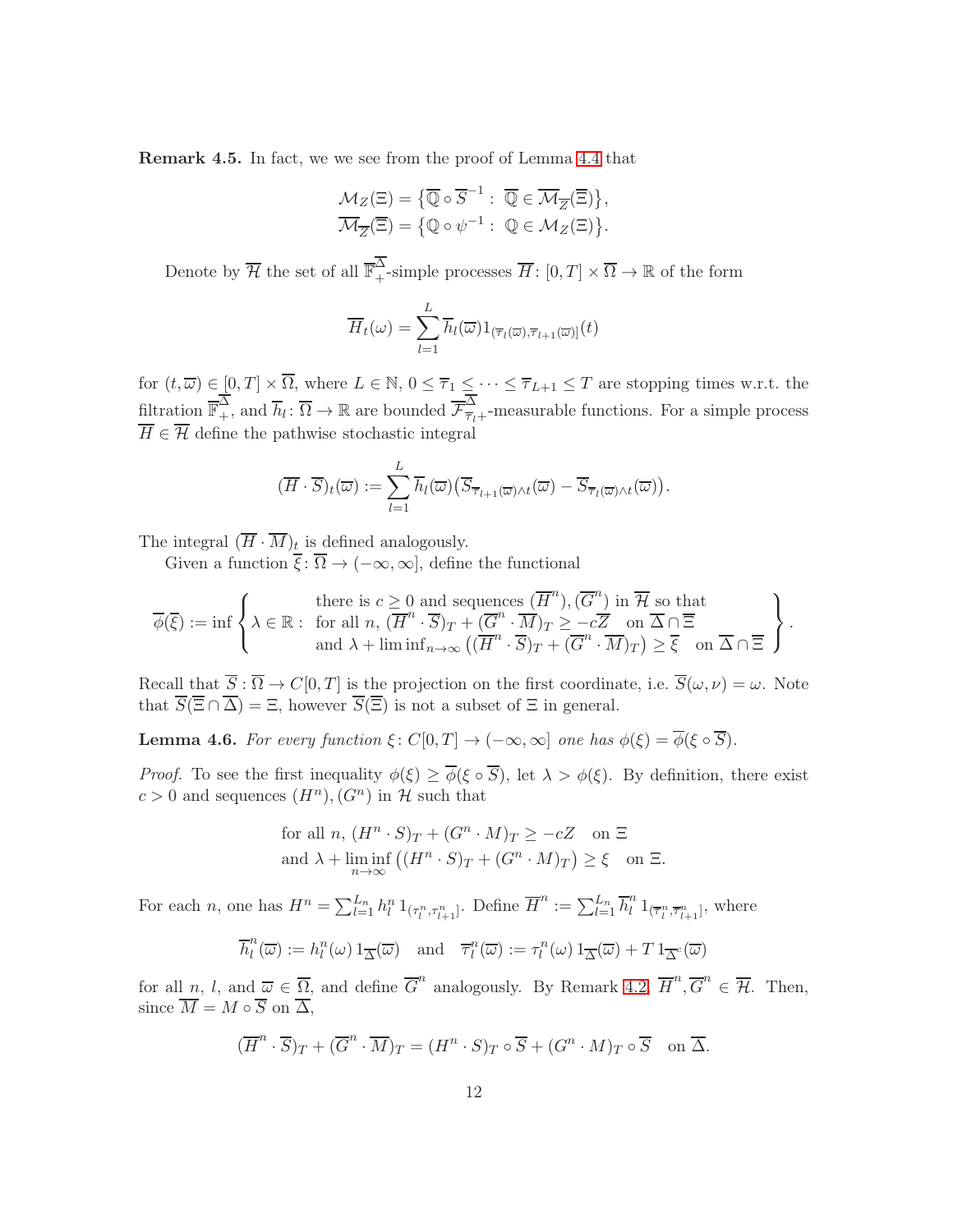Since also  $\overline{Z} = Z \circ \overline{S}$  on  $\overline{\Delta}$ , as  $\overline{S}(\overline{\Delta} \cap \overline{\Xi}) = \Xi$ , one has

for all 
$$
n, (\overline{H}^n \cdot \overline{S})_T + (\overline{G}^n \cdot \overline{M})_T \ge -c(Z \circ \overline{S}) = -c\overline{Z}
$$
 on  $\overline{\Delta} \cap \overline{\Xi}$   
and  $\lambda + \liminf_{n \to \infty} ((\overline{H}^n \cdot \overline{S})_T + (\overline{G}^n \cdot \overline{M})_T) \ge \xi \circ \overline{S}$  on  $\overline{\Delta} \cap \overline{\Xi}$ .

As  $\lambda > \phi(\xi)$  was arbitrary, the inequality  $\phi(\xi) \geq \phi(\xi \circ S)$  follows.

To prove the opposite inequality, let  $\lambda > \phi(\xi \circ S)$ . Then, by definition, there exists  $c > 0$ and sequences  $(\overline{H}^n)$ ,  $(\overline{G}^n)$  in  $\overline{\mathcal{H}}$  such that

for all 
$$
n, (\overline{H}^n \cdot \overline{S})_T + (\overline{G}^n \cdot \overline{M})_T \ge -c\overline{Z}
$$
 on  $\overline{\Delta} \cap \overline{\Xi}$   
and  $\lambda + \liminf_{n \to \infty} ((\overline{H}^n \cdot \overline{S})_T + (\overline{G}^n \cdot \overline{M})_T) \ge \xi \circ \overline{S}$  on  $\overline{\Delta} \cap \overline{\Xi}$ .

For each *n*, one has  $\overline{H}^n = \sum_{l=1}^{L_n} \overline{h}_l^n 1_{(\overline{\tau}_l^n, \overline{\tau}_{l+1}^n]}$ . Define  $H^n := \sum_{l=1}^{L_n} \overline{h}_l^n \circ \psi 1_{(\overline{\tau}_l^n \circ \psi, \overline{\tau}_{l+1}^n \circ \psi]}$ , and  $G<sup>n</sup>$  analogously. Note that

$$
M = \overline{M} \circ \psi
$$
,  $\psi(\Omega) = \overline{\Delta}$ , and  $\overline{S} \circ \psi = id$ .

Therefore

$$
(H^n \cdot S)_T + (G^n \cdot M)_T = ((\overline{H}^n \circ \psi) \cdot S)_T + ((\overline{G}^n \circ \psi) \cdot M)_T
$$
  
= 
$$
((\overline{H}^n \circ \psi) \cdot (\overline{S} \circ \psi))_T + ((\overline{G}^n \circ \psi) \cdot (\overline{M} \circ \psi))_T
$$
  
= 
$$
(\overline{H}^n \cdot \overline{S})_T \circ \psi + (\overline{G}^n \cdot \overline{M})_T \circ \psi.
$$

In particular, since  $Z = \overline{Z} \circ \psi$  and  $\psi(\Xi) = \overline{\Delta} \cap \overline{\Xi}$ , it follows that

for all 
$$
n, (H^n \cdot S)_T + (G^n \cdot M)_T \ge -c(\overline{Z} \circ \psi) = -cZ
$$
 on  $\Xi$ 

and similarly

$$
\lambda + \liminf_{n \to \infty} ((H^n \cdot S)_T + (G^n \cdot M)_T) \ge \xi \circ \overline{S} \circ \psi = \xi \quad \text{on } \Xi.
$$

As  $\lambda > \overline{\phi}(\xi \circ \overline{\pi})$  was arbitrary, the inequality  $\overline{\phi}(\xi \circ \overline{S}) \geq \phi(\xi)$  follows.

Denote by  $C_b(\overline{\Omega})$  and  $U_b(\overline{\Omega})$  the spaces of bounded continuous and bounded upper semicontinuous functions  $\overline{\xi}$ :  $\overline{\Omega} \to \mathbb{R}$ , respectively.

Now we are ready to prove our main result.

Proof of Theorem [2.2.](#page-5-1) The proof is divided in the following steps.

Step (a): Fix  $n \in \mathbb{N}$ . For any Borel function  $\overline{\xi}$ :  $\overline{\Omega} \to (-\infty, \infty]$  which is bounded from below, we define

$$
\overline{\phi}_n(\overline{\xi}) := \inf \left\{ \lambda \in \mathbb{R} : \begin{array}{c} \text{there is } c > 0 \text{ and } \overline{H}, \overline{G} \in \overline{\mathcal{H}} \text{ such that} \\ (\overline{H} \cdot \overline{S})_T, (\overline{G} \cdot \overline{M})_T \ge -c \text{ on } \overline{\Delta} \cap \overline{\Xi} \\ \lambda + (\overline{H} \cdot \overline{S})_T + (\overline{G} \cdot \overline{M})_T \ge \overline{\xi} - \overline{Z}/n \text{ on } \overline{\Delta} \cap \overline{\Xi} \end{array} \right\}.
$$

 $\Box$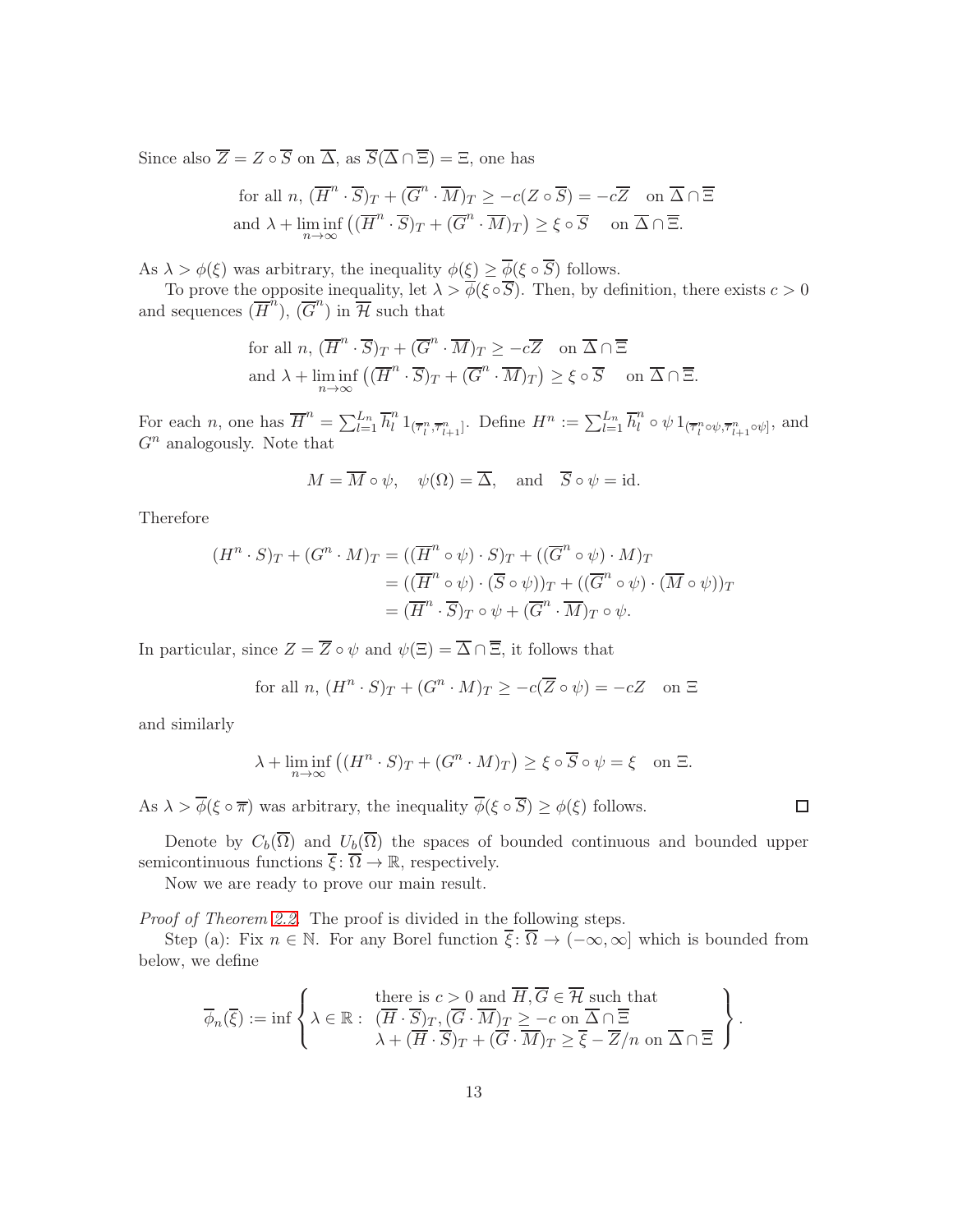Then, for all  $\overline{\mathbb{Q}} \in \overline{\mathcal{M}}_{\overline{Z}}(\overline{\Omega})$  the following hold

$$
\overline{\phi}_n(\overline{\xi}) \ge \mathbb{E}_{\overline{\mathbb{Q}}}[\overline{\xi}] - \mathbb{E}_{\overline{\mathbb{Q}}}[\overline{Z}/n],\tag{4.2}
$$

<span id="page-14-1"></span><span id="page-14-0"></span>
$$
\overline{\phi}(\overline{\xi}) \ge \mathbb{E}_{\overline{\mathbb{Q}}}[\overline{\xi}].\tag{4.3}
$$

In particular, as  $\mathcal{M}_{\overline{Z}}(\Omega)$  is nonempty by Lemma [4.4,](#page-11-1) the functional  $\phi_n$  is real-valued on  $U_b$ .

Indeed, let  $\lambda > \phi_n(\xi)$  so that there exist  $H, G \in \mathcal{H}$  and  $c > 0$  such that the inequalities  $(H \cdot S)_T$ ,  $(G \cdot M)_T \ge -c$  and  $\lambda + (H \cdot S)_T + (G \cdot M)_T \ge \xi - Z/n$  hold on  $\Delta \cap \Xi$ . Since both  $\overline{S}$  and  $\overline{M}$  are  $\overline{\mathbb{Q}}$ - $\overline{\mathbb{F}}_+^{\Delta}$ -martingales and  $\overline{H}$ ,  $\overline{G}$  are simple integrands, we see that by denoting  $\overline{\mathbb{G}}:=\overline{\mathbb{F}}_+^\Delta$ +

$$
\mathbb{E}_{\overline{\mathbb{Q}}}[(\overline{H}\cdot\overline{S})_T] = \sum_{l=1}^L \mathbb{E}_{\overline{\mathbb{Q}}}[\overline{h}_l(\overline{S}_{\overline{\tau}_{l+1}} - \overline{S}_{\overline{\tau}_l})] = \sum_{l=1}^L \mathbb{E}_{\overline{\mathbb{Q}}}[\overline{h}_l \mathbb{E}_{\overline{\mathbb{Q}}}[(\overline{S}_{\overline{\tau}_{l+1}} - \overline{S}_{\overline{\tau}_l}) \,|\, \overline{G}_{\overline{\tau}_l}]\big] = 0,
$$

and analogously  $\mathbb{E}_{\overline{\mathbb{Q}}}[(\overline{G}\cdot\overline{M})_T] = 0$ . Hence  $\lambda \geq \mathbb{E}_{\overline{\mathbb{Q}}}[\overline{\xi}] - \mathbb{E}_{\overline{\mathbb{Q}}}[\overline{Z}/n]$ , which shows [\(4.2\)](#page-14-0). To prove [\(4.3\)](#page-14-1), we can use the same arguments together with Fatou's lemma.

Step (b): Each  $\phi_n$  is continuous from above on  $C_b(\Omega)$ , that is, for every sequence  $(\xi_k)$ in  $C_b(\Omega)$  which decreases pointwise to 0, one has  $\phi_n(\xi_k) \downarrow \phi_n(0)$ .

Indeed, to that end, fix such a sequence  $(\xi_k)$  and an arbitrary  $\varepsilon > 0$ . Then there exist  $H, G \in \mathcal{H}$  with  $(H \cdot S)_T$ ,  $(G \cdot M)_T \ge -c$  on  $\Delta \cap \Xi$  for some  $c \ge 0$  such that

$$
\varepsilon + \overline{\phi}_n(0) + (\overline{H} \cdot \overline{S})_T + (\overline{G} \cdot \overline{M})_T + \overline{Z}/n \ge 0 \quad \text{on } \overline{\Delta} \cap \overline{\Xi}.
$$

Now define  $b := \sup_{\overline{\omega} \in \overline{\Omega}} \xi_1(\overline{\omega}) - \varepsilon - \phi_n(0) + c$ , so that

$$
b + \varepsilon + \overline{\phi}_n(0) + (\overline{H} \cdot \overline{S})_T + (\overline{G} \cdot \overline{M})_T \ge \overline{\xi}_1 \quad \text{ on } \overline{\Delta} \cap \overline{\Xi}.
$$

As  $\{\overline{Z} \le bn\} \subseteq \overline{\Omega}$  is compact by assumption, Dini's lemma yields  $\overline{\xi}_k 1_{\{\overline{Z} \le bn\}} \le \varepsilon$  for k large enough. Hence for k big enough we have on  $\overline{\Delta} \cap \overline{\Xi}$ 

$$
\overline{\xi}_k \leq \overline{\xi}_k 1_{\{\overline{Z} \leq bn\}} + \overline{\xi}_1 1_{\{\overline{Z} > bn\}} \leq \varepsilon + (\varepsilon + \overline{\phi}_n(0) + (\overline{H} \cdot \overline{S})_T + (\overline{G} \cdot \overline{M})_T + \overline{Z}/n) 1_{\{\overline{Z} > bn\}} \leq 2\varepsilon + \overline{\phi}_n(0) + (\overline{H} \cdot \overline{S})_T + (\overline{G} \cdot \overline{M})_T + \overline{Z}/n.
$$

Therefore,  $\phi_n(\xi_k) \leq \phi_n(0) + 2\varepsilon$  for k large enough which shows that  $\phi_n(\xi_k) \downarrow \phi_n(0)$ .

Step (c): We proceed to show that for each n and every Borel measure  $\overline{Q}$  on  $\overline{\Omega}$  one has

<span id="page-14-2"></span>
$$
\overline{\phi}_n^*(\overline{\mathbb{Q}}) := \sup_{\overline{\gamma} \in C_b(\overline{\Omega})} (\mathbb{E}_{\overline{\mathbb{Q}}}[\overline{\gamma}] - \overline{\phi}_n(\overline{\gamma})) = \sup_{\overline{\gamma} \in U_b(\overline{\Omega})} (\mathbb{E}_{\overline{\mathbb{Q}}}[\overline{\gamma}] - \overline{\phi}_n(\overline{\gamma}))
$$

$$
= \begin{cases} \mathbb{E}_{\overline{\mathbb{Q}}}[\overline{Z}]/n, & \text{if } \overline{\mathbb{Q}} \in \overline{\mathcal{M}}_{\overline{Z}}(\overline{\Xi}), \\ \infty, & \text{else.} \end{cases} (4.4)
$$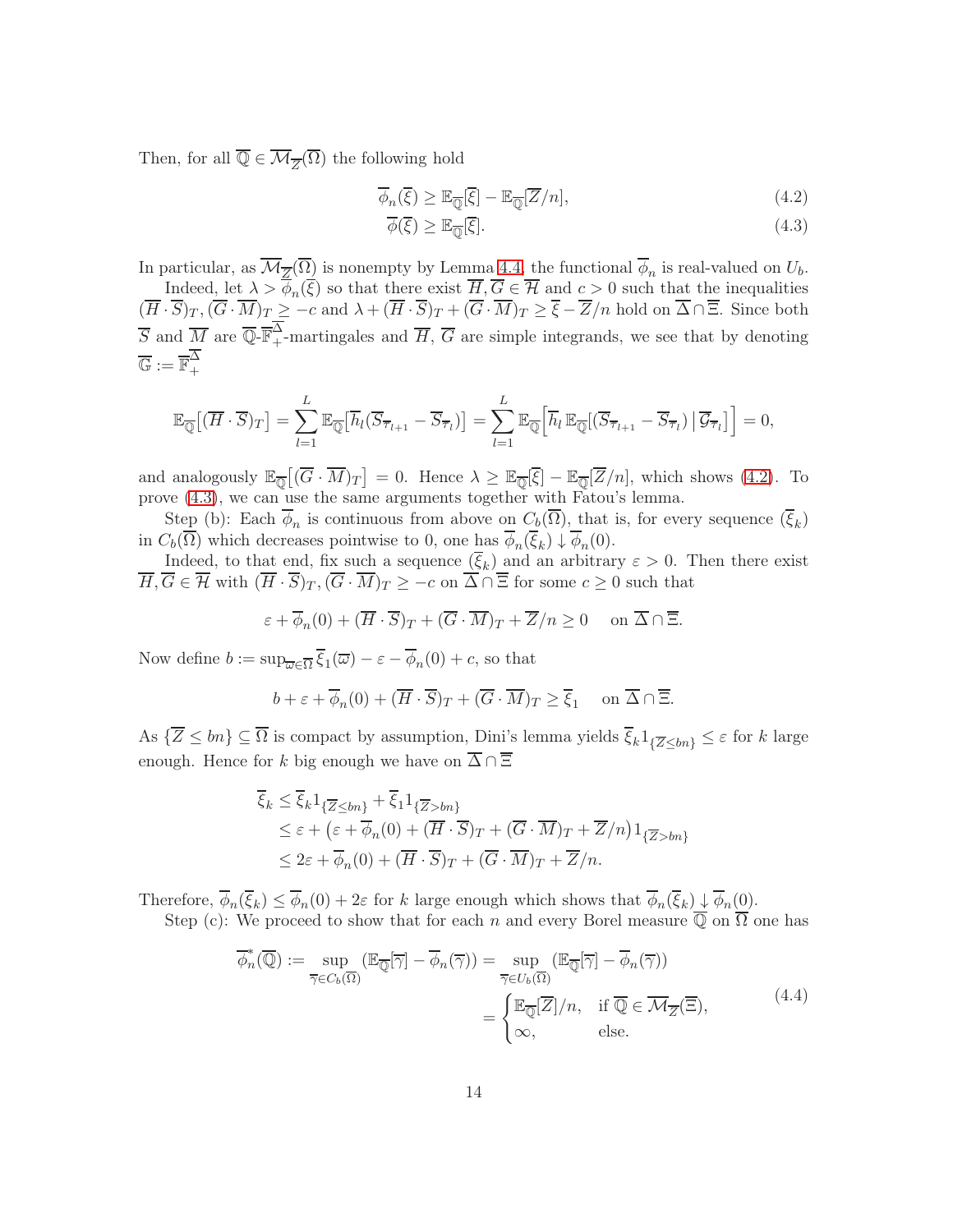Indeed, if  $\overline{\mathbb{Q}} \in \overline{\mathcal{M}_{\overline{Z}}}(\overline{\Omega})$ , then by [\(4.2\)](#page-14-0) we have for every  $\overline{\gamma} \in U_b(\overline{\Omega})$  that  $\mathbb{E}_{\overline{\mathbb{Q}}}[\overline{\gamma}] - \phi_n(\overline{\gamma}) \leq$  $\mathbb{E}_{\overline{\mathbb{Q}}}[Z/n]$ . In particular, for every  $\mathbb{Q} \in \mathcal{M}_{\overline{Z}}(\Omega)$ 

<span id="page-15-1"></span>
$$
\overline{\phi}_n^*(\overline{\mathbb{Q}}) \le \sup_{\overline{\gamma} \in U_b(\overline{\Omega})} (\mathbb{E}_{\overline{\mathbb{Q}}}[\overline{\gamma}] - \overline{\phi}_n(\overline{\gamma})) \le \mathbb{E}_{\overline{\mathbb{Q}}}[\overline{Z}/n]. \tag{4.5}
$$

On the other hand, for every  $m \in \mathbb{R}$  it holds that  $\overline{\phi}_n(m) \leq m$  by definition, so that  $\overline{\phi}_n^*$  $\int_n^{\infty}(\mathbb{Q}) \geq \sup_m(m\mathbb{Q}(\Omega) - m) = \infty$  whenever  $\mathbb{Q} \notin \mathfrak{P}(\Omega)$ . Further, since  $Z \geq 1$  is lower semicontinuous (as it has compact sublevel sets) there exists a sequence of non-negative functions  $Z_k \in C_b(\Omega)$  which increase pointwise to Z. By definition  $\phi_n(Z_k/n) \leq 0$  for all k, hence for every  $\overline{\mathbb{Q}} \in \mathfrak{P}(\overline{\Omega})$ 

<span id="page-15-0"></span>
$$
\overline{\phi}_n^*(\overline{\mathbb{Q}}) \ge \sup_k (\mathbb{E}_{\overline{\mathbb{Q}}}[\overline{Z}_k/n] - \overline{\phi}_n(\overline{Z}_k/n)) \ge \mathbb{E}_{\overline{\mathbb{Q}}}[\overline{Z}/n]. \tag{4.6}
$$

In particular, as  $\{\overline{Z} = \infty\} = \overline{\Xi}^c$ , it follows from [\(4.6\)](#page-15-0) that  $\overline{\phi}_n^*$  $\mathbb{Q}_n(\overline{\mathbb{Q}}) = \infty$  whenever  $\overline{\mathbb{Q}}(\overline{\Xi}) < 1$ .

Now fix  $\overline{\mathbb{Q}} \notin \overline{\mathcal{M}}_{\overline{Z}}(\overline{\Omega})$ . We need to show that  $\phi_n^*(\overline{\mathbb{Q}}) = \underline{\infty}$ . First, note from the arguments provided above, we may assume w.l.o.g. that  $\overline{\mathbb{Q}} \in \mathfrak{P}(\overline{\Omega}), \overline{\mathbb{Q}}(\overline{\Xi}) = 1$ , and that  $\overline{Z}$  is integrable w.r.t.  $\overline{\mathbb{Q}}$ . Therefore, Lemma [4.3](#page-10-1) implies that  $\overline{S}$  or  $\overline{M}$  is not a  $\overline{\mathbb{Q}}$ -**F**-local martingale. In either case, by Lemma [5.4](#page-18-0) there is a function  $\overline{\gamma} \in C_b(\overline{\Omega})$  and  $\overline{H} \in \overline{\mathcal{H}}$  such that  $\mathbb{E}_{\overline{\mathbb{Q}}}[\overline{\gamma}] > 0$  and  $\overline{\gamma} \leq (H \cdot S)_T$  or  $\overline{\gamma} \leq (H \cdot M)_T$ . This implies that  $\phi_n(m\overline{\gamma}) \leq 0$  for all  $m > 0$ . Therefore, as

$$
\overline{\phi}_n^*(\overline{\mathbb{Q}}) \ge \sup_{m>0} \left( \mathbb{E}_{\overline{\mathbb{Q}}}[m\overline{\gamma}] - \overline{\phi}_n(m\overline{\gamma}) \right) \ge \sup_{m>0} \mathbb{E}_{\overline{\mathbb{Q}}}[m\overline{\gamma}],
$$

we conclude that  $\overline{\phi}_n^*$  $\Gamma_n(\overline{\mathbb{Q}}) = \infty$ , if  $\overline{\mathbb{Q}} \notin \overline{\mathcal{M}_{\overline{Z}}}(\overline{\Omega})$ . All together, combining with  $(4.6)$  and  $(4.5)$ , we have proven  $(4.4)$ .

As an application of Proposition [5.1](#page-16-1)

<span id="page-15-2"></span>
$$
\overline{\phi}_n(\overline{\xi}) = \sup_{\overline{\mathbb{Q}} \in \overline{\mathcal{M}}_{\overline{Z}}(\overline{\Omega})} \left( \mathbb{E}_{\overline{\mathbb{Q}}}[\overline{\xi}] - \mathbb{E}_{\mathbb{Q}}[\overline{Z}]/n \right) \quad \text{for all } \xi \in U_b(\overline{\Omega}). \tag{4.7}
$$

Step (d): Let  $\overline{\xi}$ :  $\overline{\Omega} \to (-\infty, \infty]$  be an upper semicontinuous function which is bounded from below. We show that

<span id="page-15-4"></span><span id="page-15-3"></span>
$$
\overline{\phi}(\overline{\xi}) = \sup_{n} \overline{\phi}_n(\overline{\xi} \wedge n) = \sup_{\overline{\mathbb{Q}} \in \overline{\mathcal{M}}_{\overline{Z}}(\overline{\Omega})} \mathbb{E}_{\overline{\mathbb{Q}}}[\overline{\xi}]. \tag{4.8}
$$

Indeed, by  $(4.3)$  and  $(4.7)$  it holds

$$
\overline{\phi}(\overline{\xi}) \ge \sup_{\overline{\mathbb{Q}} \in \overline{\mathcal{M}}_{\overline{Z}}(\overline{\Omega})} \mathbb{E}_{\overline{\mathbb{Q}}}[\overline{\xi}] = \sup_{\overline{\mathbb{Q}} \in \overline{\mathcal{M}}_{\overline{Z}}(\overline{\Omega})} \left( \sup_{n} \left( \mathbb{E}_{\overline{\mathbb{Q}}}[\overline{\xi} \wedge n] - \mathbb{E}_{\overline{\mathbb{Q}}}[\overline{Z}]/n \right) \right)
$$
\n
$$
= \sup_{n} \sup_{\overline{\mathbb{Q}} \in \overline{\mathcal{M}}_{\overline{Z}}(\overline{\Omega})} \left( \mathbb{E}_{\overline{\mathbb{Q}}}[\overline{\xi} \wedge n] - \mathbb{E}_{\mathbb{Q}}[\overline{Z}]/n \right) = \sup_{n} \overline{\phi}_{n}(\overline{\xi} \wedge n). \tag{4.9}
$$

On the other hand, if  $m := \sup_n \overline{\phi}_n(\overline{\xi} \wedge n)$ , then for every n there exists  $\overline{H}^n$  and  $\overline{G}^n$  in  $\overline{\mathcal{H}}$ with

$$
m + \frac{1}{n} + (\overline{H}^n \cdot \overline{S})_T + (\overline{G}^n \cdot \overline{M})_T \ge \overline{\xi} \wedge n - \overline{Z}/n \text{ on } \overline{\Delta} \cap \overline{\Xi}.
$$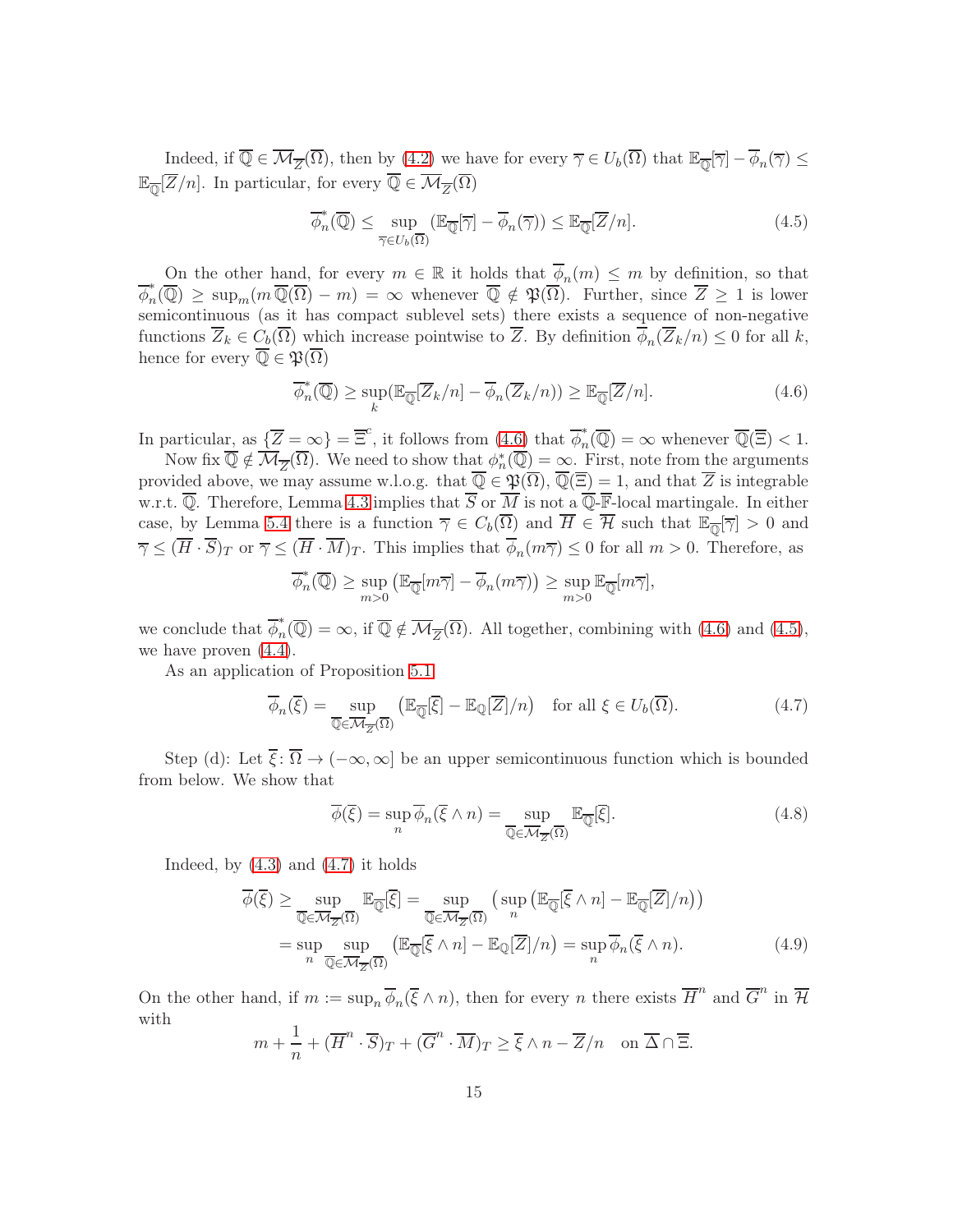Hence,  $(\overline{H}^n \cdot \overline{S})_T + (\overline{G}^n \cdot \overline{M})_T \ge -c\overline{Z}$  on  $\overline{\Delta} \cap \overline{\Xi}$  for  $c := ||\overline{\xi} \wedge 0||_{\infty} + m + 2$  and

$$
m + \liminf_{n \to \infty} \left( (\overline{H}^n \cdot \overline{S})_T + (\overline{G}^n \cdot \overline{M})_T \right) \ge \liminf_{n \to \infty} \left( \overline{\xi} \wedge n - \overline{Z}/n - \frac{1}{n} \right) = \overline{\xi} \quad \text{on } \overline{\Delta} \cap \overline{\Xi},
$$

where we use that  $\overline{\Delta} \cap \overline{\Xi} \subseteq {\overline{Z} < \infty}$ . Therefore  $\overline{\phi}(\overline{\xi}) \leq m$ , hence together with [\(4.9\)](#page-15-3) we obtain that  $m = \overline{\phi}(\overline{\xi})$ , and the infimum in the definition of  $\overline{\phi}(\overline{\xi})$  is attained whenever  $\overline{\phi}(\overline{\xi}) < \infty$ .

Step (e): If  $\xi: C[0,T] \to (-\infty,\infty]$  is bounded from below and upper semicontinuous, then  $\xi \circ \overline{S}$ :  $\overline{\Omega} \to (-\infty, \infty]$  is again bounded from below and upper semicontinuous. Therefore, using the identity  $\phi(\xi) = \overline{\phi(\xi \circ \overline{S})}$  shown in Lemma [4.6,](#page-12-0) the representation [\(4.8\)](#page-15-4), and Lemma [4.4,](#page-11-1) we conclude

$$
\phi(\xi) = \overline{\phi}(\xi \circ \overline{S}) = \sup_{\overline{\mathbb{Q}} \in \overline{\mathcal{M}}_{\overline{Z}}(\overline{\Omega})} \mathbb{E}_{\overline{\mathbb{Q}}}[\xi \circ \overline{S}] = \sup_{\mathbb{Q} \in \mathcal{M}_{Z}(\Omega)} \mathbb{E}_{\mathbb{Q}}[\xi].
$$

Moreover, we know from Step (d) that the infimum in the definition of  $\overline{\phi}(\xi \circ \overline{S})$  is attained whenever  $\overline{\phi}(\xi \circ \overline{S}) < \infty$ . Therefore, we see from the arguments in the proof of Lemma [4.6](#page-12-0) that also the infimum in the definition of  $\phi(\xi)$  is attained whenever  $\phi(\xi) < \infty$ . The proof is complete.  $\Box$ 

#### <span id="page-16-0"></span>5 Technical Results

In this section, if not explicitly stated otherwise, we use the setting of Section [2.](#page-3-0)

<span id="page-16-1"></span>**Proposition 5.1.** Let here  $\Omega$  be any metric space and  $\Psi: U_b(\Omega) \to \mathbb{R}$  a convex monotone functional. If  $\Psi(f_n) \downarrow \Psi(0)$  for every sequence  $(f_n)$  in  $C_b(\Omega)$  which decreases pointwise to 0 and  $\Psi^*(\mathbb{Q}) := \sup_{f \in C_b(\Omega)} (\mathbb{E}_{\mathbb{Q}}[f] - \Psi(f)) = \sup_{f \in U_b(\Omega)} (\mathbb{E}_{\mathbb{Q}}[f] - \Psi(f))$  holds, then

$$
\Psi(f) = \max_{\mathbb{Q}} (\mathbb{E}_{\mathbb{Q}}[f] - \Psi^*(\mathbb{Q}))
$$

for all  $f \in U_b(\Omega)$ , where the maximum is attained in the set of all Borel measures on  $\Omega$ .

*Proof.* That  $\Psi(f) = \max_{\mathbb{Q}} (\mathbb{E}_{\mathbb{Q}}[f] - \Psi^*(\mathbb{Q}))$  for all  $f \in C_b$  follows from the Hahn-Banach extension theorem and the Daniell-Stone theorem along the same lines as in the proof of [\[6,](#page-19-8) Theorem A.1. The extension to  $U_b$  is similar to the proof of [\[6,](#page-19-8) Theorem A.5]  $\Box$ 

The following results are similar to ones in [\[3\]](#page-19-3), whose proofs we provide for the sake of completeness.

<span id="page-16-2"></span>**Lemma 5.2.** Let  $[a, b] \subseteq \mathbb{R}$ . For every  $\overline{\mathbb{Q}} \in \mathfrak{P}(\overline{\Omega})$  and every  $\overline{\mathcal{F}}_t$ -measurable function  $\overline{h}: \overline{\Omega} \to [a, b]$  there are continuous  $\overline{\mathcal{F}}_t$ -measurable functions  $\overline{h}_k: \overline{\Omega} \to [a, b]$  which converge  $\overline{\mathbb{Q}}$ -almost surely to  $\overline{h}$ .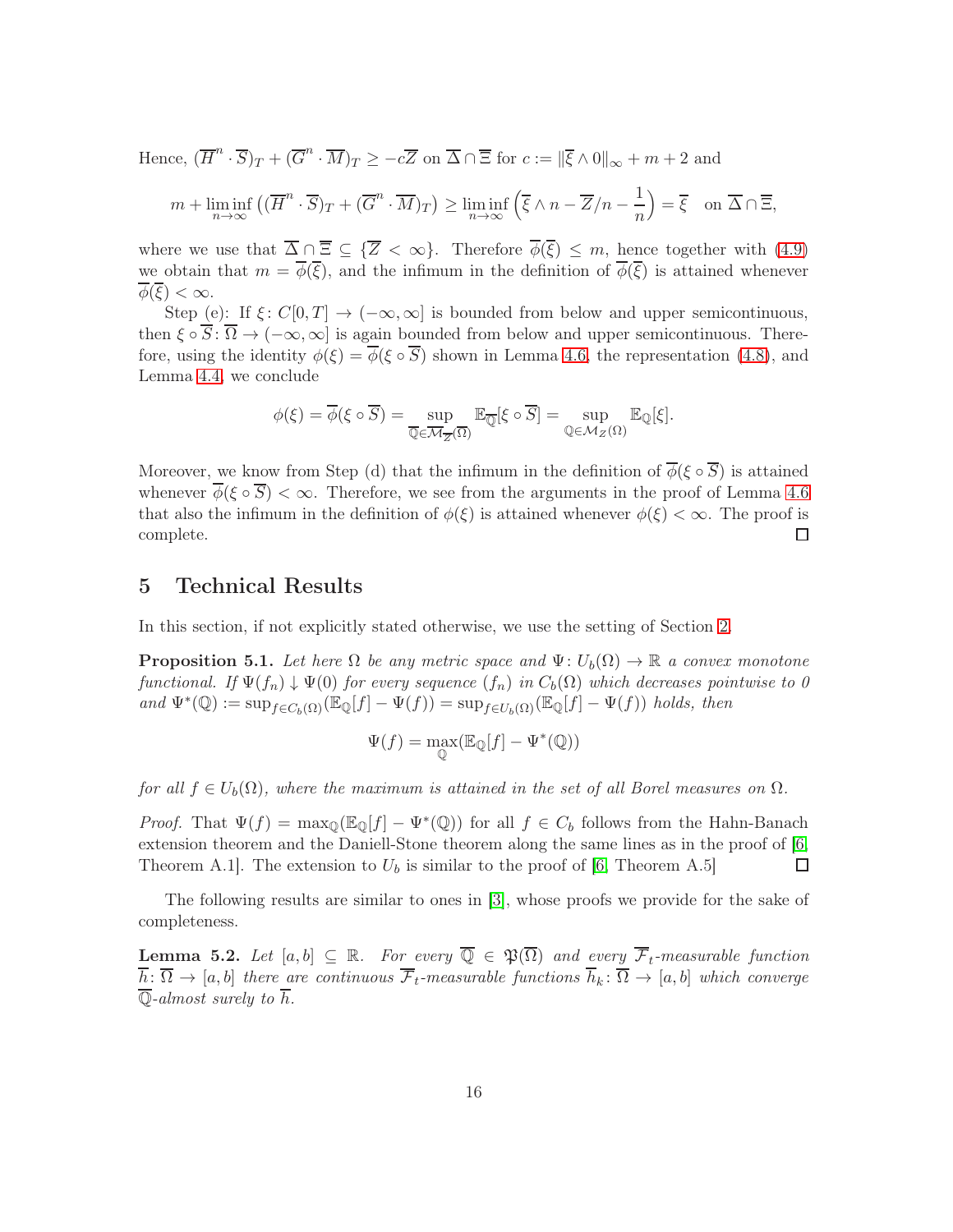*Proof.* First notice that both  $\overline{\Omega}$  and  $\overline{\Omega}^t := {\overline{\omega}|_{[0,t]} : \overline{\omega} \in \overline{\Omega}}$ , each endowed with the supnorm, are Polish spaces. Now as  $\overline{\mathcal{F}}_t = \{ \overline{\pi}^{-1}(\overline{B}) : \overline{B} \subseteq \overline{\Omega}^t \text{ is Borel} \}$  where  $\overline{\pi} : \overline{\Omega} \to \overline{\Omega}^t$  is defined by  $\overline{\pi}(\overline{\omega}) = \overline{\omega}|_{[0,t]},$  one has  $\overline{h} = \overline{h}^t \circ \pi$  for some Borel function  $\overline{h}^t : \overline{\Omega}^t \to \mathbb{R}$ . Since  $\overline{\Omega}^t$ is Polish and  $\overline{\mathbb{Q}}^t := \overline{\mathbb{Q}} \circ \overline{\pi}^{-1}$  a probability measure thereon, there are continuous functions  $h_k^t: \overline{\Omega}^t \to \mathbb{R}$  such that  $\overline{h}_k^t \to \overline{h}^t$   $\overline{\mathbb{Q}}^t$ -almost surely. Therefore, we can define  $\overline{h}_k: \overline{\Omega} \to \mathbb{R}$  by  $\overline{h}_k := \overline{h}_k^t \circ \overline{\pi}.$  $\Box$ 

<span id="page-17-1"></span>**Lemma 5.3.** Let here  $\Omega$  be any metric space and  $X : \Omega \to C[0,T]$  continuous. Fix  $0 \le s <$  $t \leq T$ ,  $m > 0$ , and define

$$
\tau := \inf\{r \ge s : X_r > m \text{ or } X_r \le -m\} \wedge T.
$$

Then the function  $\omega \mapsto X_{\tau(\omega)\wedge t}(\omega)$  is lower semicontinuous.

*Proof.* Define  $\tau_+ := \inf\{r \geq s : X_r > m\} \wedge T$  and  $\tau_- := \inf\{r \geq s : X_r \leq -m\} \wedge T$ , and note that  $\tau = \tau_+ \wedge \tau_-$ . Moreover, fix  $\omega$  and a sequence  $(\omega_n)$  such that  $\omega_n \to \omega$ .

First, we claim that

<span id="page-17-0"></span>
$$
\limsup_{n} \tau_{+}(\omega_{n}) \le \tau_{+}(\omega) \quad \text{and} \quad \liminf_{n} \tau_{-}(\omega_{n}) \ge \tau_{-}(\omega). \tag{5.1}
$$

Indeed, for the first inequality, assume without loss of generality that  $r := \tau_+(\omega) < T$ . Fix any  $\varepsilon > 0$ . Then, by definition, there is  $\delta \in (0,\varepsilon)$  such that  $X_{r+\delta}(\omega) > m$ . Since  $\omega \mapsto X(\omega)$  is continuous,  $X_{r+\delta}(\omega_n) > m$  for eventually all n, showing that  $\tau_+(\omega_n) \leq r + \varepsilon$ for eventually all n. As  $\varepsilon > 0$  was arbitrary, the first inequality of the claim follows.

To see the second inequality of the claim, we may assume without loss of generality that  $r := \tau_-(\omega) > s$ . Then necessarily  $X_u(\omega) > -m$  for  $u \in [s, r)$ . Fix  $\varepsilon > 0$ . By continuity of  $t \mapsto X_t(\omega)$ , there exists  $\delta > 0$  such that  $X_u(\omega) \ge -m + \delta$  for  $u \in [s, r - \varepsilon]$ . Further, due to continuity of  $\omega \mapsto X(\omega)$ , it follows that  $X_u(\omega_n) \ge -m + \delta/2$  for  $u \in [s, r - \varepsilon]$  for eventually all n. Therefore  $\tau_-(\omega_n) \geq r - \varepsilon$  for eventually all n and as  $\varepsilon$  was arbitrary, the second part of the claim follows.

Next, to prove the lower semicontinuity of  $X_t^{\tau}$ , we distinguish between several cases:

(a) If  $X_t^{\tau}(\omega) > m$ , then by the continuity of the paths of  $X(\omega)$ ,  $\tau(\omega) = \tau_+(\omega) = s$  and  $X_s(\omega) > m$ . By continuity of  $X_s(\cdot)$  on  $\Omega$ ,  $X_s(\omega_n) > m$  and  $\tau_+(\omega_n) = s$  for eventually all n, hence  $\lim_n X_t^{\tau}(\omega_n) = \lim_n X_s(\omega_n) = X_s(\omega) = X_t^{\tau}(\omega)$ .

(b) If  $X_t^{\tau}(\omega) = m$ , then either  $\tau_+(\omega) < t$  or  $\tau_+(\omega) \geq t$ . In the first case it follows that  $\tau_+(\omega) < \tau_-(\omega)$  so that by  $(5.1)$   $\tau_+(\omega_n) < \tau_-(\omega_n)$  and  $\tau_+(\omega_n) < t$  for eventually all n and therefore

$$
\liminf_{n \to \infty} X_t^{\tau}(\omega_n) = \liminf_{n \to \infty} X_{\tau_+(\omega_n)}(\omega) = m = X_t^{\tau}(\omega).
$$

On the other hand, if  $\tau_+(\omega) \geq t$ , then  $X_t(\omega) = m$  and  $X_r(\omega) > -m$  for  $r \in [s, t]$ . This implies that  $\tau_-(\omega_n) \geq t$  for eventually all n and therefore

$$
\liminf_{n} X_t^{\tau}(\omega_n) = \liminf_{n} X_{t \wedge \tau_+(\omega_n)}(\omega_n) = m = X_t^{\tau}(\omega).
$$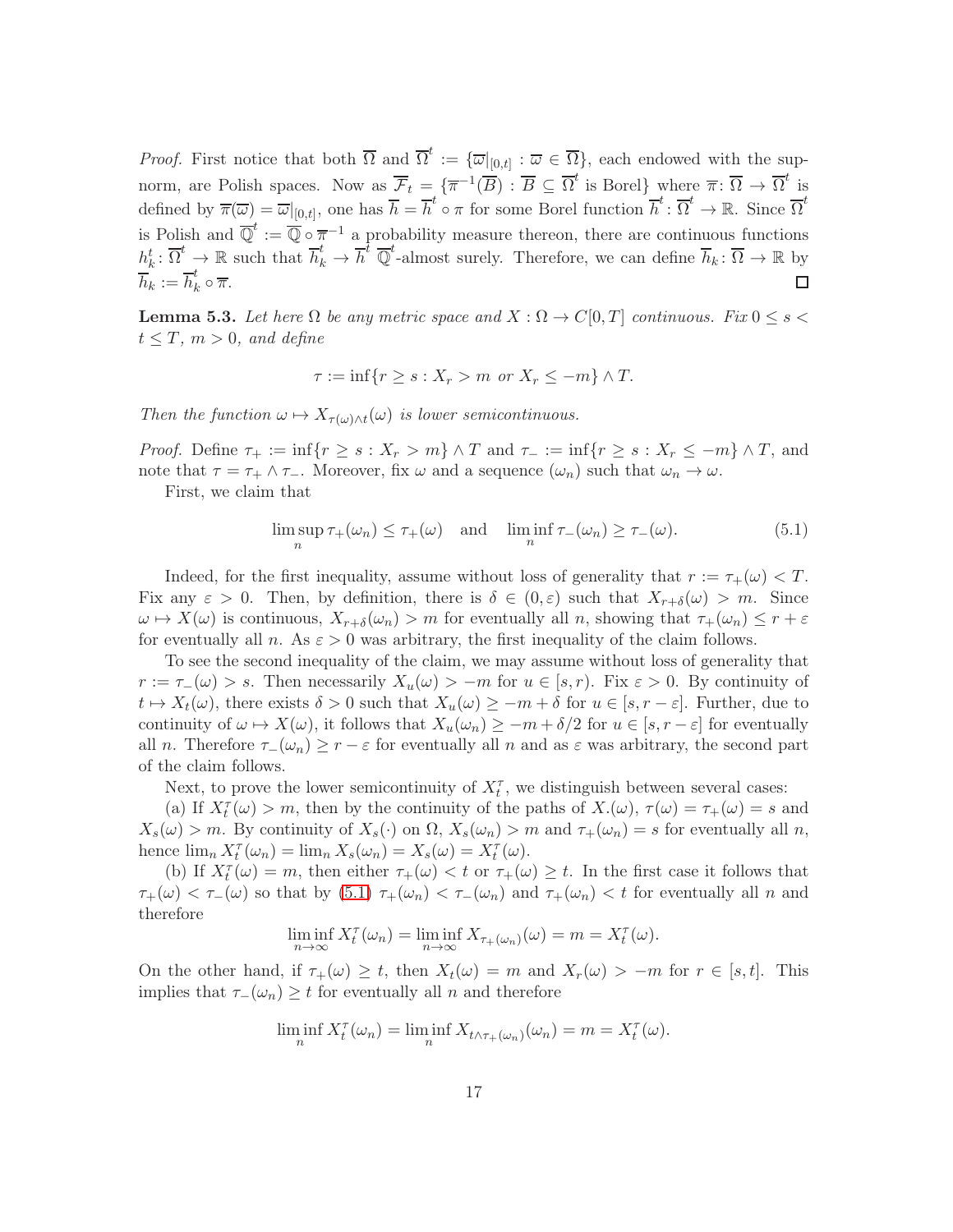(c) If  $X_t^{\tau}(\omega) \in (-m, m)$ , then either  $\tau(\omega) > t$  or  $\tau(\omega) = T$  (in which case necessarily  $t = T$ ). In the latter case it follows that  $X_r(\omega) > -m$  for  $r \in [s, T]$ , hence  $\tau_-(\omega_n) = T$  for eventually all  $n$  and thus

$$
\liminf_{n} X_t^{\tau}(\omega_n) = \liminf_{n} X_{t \wedge \tau_+(\omega_n)}(\omega_n) \ge X_t(\omega) = X_t^{\tau}(\omega).
$$

If  $\tau(\omega) > t$ , then again  $\tau_-(\omega_n) > t$  for eventually all n so that the same argument shows that  $\liminf_n X_t^{\tau}(\omega_n) \geq X_t^{\tau}(\omega)$ .

(d) If  $X_t^{\tau}(\omega) = -m$ , then  $X_s(\omega) \geq -m$ . Assume that  $\liminf_n X_t^{\tau}(\omega_n) < -m$ . Then there is a subsequence still denoted by  $(\omega_n)$  such that  $\tau(\omega_n) = \tau_-(\omega_n) = s$  for eventually all *n*. However, this contradicts  $\liminf_n X_t^{\tau}(\omega_n) = \lim_n X_s(\omega_n) = X_s(\omega) \ge -m$ .

(e) If  $X_t^{\tau}(\omega) < -m$ , then  $\tau_-(\omega) = s$  and  $X_s(\omega) < -m$ . This implies  $X_s(\omega_n) < -m$  and therefore  $\tau_-(\omega_n) = s$  for eventually all n, so that  $\lim_n X_t^{\tau}(\omega_n) = \lim_n X_s(\omega_n) = X_s(\omega) =$  $X_t^{\tau}(\omega)$ .  $\Box$ 

<span id="page-18-0"></span>**Proposition 5.4.** Let  $\overline{X}$  be either  $\overline{S}$  or  $\overline{M}$  and fix  $a \overline{\mathbb{Q}} \in \mathfrak{P}(\overline{\Omega})$ . If  $\overline{X}$  is not a  $\overline{\mathbb{Q}}$ -**F**-local martingale, then there exists  $\overline{\gamma} \in C_b(\overline{\Omega})$  and  $\overline{H} \in \overline{\mathcal{H}}$  such that  $\overline{\gamma} \leq (\overline{H} \cdot \overline{X})_T$  and  $\mathbb{E}_{\overline{\mathbb{Q}}}[\overline{\gamma}] > 0$ .

Proof. Consider the set

$$
\overline{\Gamma} := \{ \overline{\gamma} \in C_b(\overline{\Omega}) : \overline{\gamma} \leq (\overline{H} \cdot \overline{X})_T \text{ for some } \overline{H} \in \overline{\mathcal{H}} \}.
$$

We prove that if  $\mathbb{E}_{\overline{\mathbb{Q}}}[\overline{\gamma}] \leq 0$  for all  $\overline{\gamma} \in \Gamma$ , then X is a Q-F-local martingale with localizing sequence

$$
\overline{\tau}_m := \inf\{t \ge 0 : |\overline{X}_t| \ge m\} \wedge T,
$$

i.e. for every  $m \in \mathbb{N}$ , the stopped process

$$
\overline{X}_t^{\overline{\tau}_m} := \overline{X}_{t \wedge \overline{\tau}_m}
$$

is a  $\overline{\mathbb{Q}}$ -**F**-martingale. Fix  $m \in \mathbb{N}$  and write  $\overline{\tau} := \overline{\tau}_m$ . First let us show that  $\overline{X}^{\overline{\tau}}$  is an  $\overline{\mathbb{F}}$ -submartingale. To that end, let 0 ≤ s < t ≤ T, and define

$$
\overline{\sigma} := \inf \{ r \ge s : |\overline{X}_r| \ge m \} \wedge T,
$$
  

$$
\overline{\sigma}_{\varepsilon} := \inf \{ r \ge s : \overline{X}_r > m - \varepsilon \text{ or } \overline{X}_r \le -m + \varepsilon \} \wedge T
$$

for  $0 < \varepsilon \leq 1$ . Since both  $\overline{\tau}$  and  $\overline{\sigma}$  are hitting times of a closed set and  $\overline{X}$  is continuous, they are  $\overline{\mathbb{F}}$ -stopping times, whereas  $\overline{\sigma}_{\varepsilon}$  is a  $\overline{\mathbb{F}}$ <sub>+</sub>-stopping time.

Now, fix an arbitrary  $\overline{\mathcal{F}}_s$ -measurable function  $\overline{h} : \overline{\Omega} \to [0,1]$ . Notice that  $\overline{\sigma} = \overline{\tau}$  on  ${\overline{\tau}\geq s}$ , so that  $1_{\{\overline{\tau}\geq s\}}({\overline{X}}^{\overline{\sigma}}_t-{\overline{X}}_s)={\overline{X}}^{\overline{\tau}}_t-{\overline{X}}^{\overline{\tau}}_s$ s. Moreover,  $\overline{\sigma}_{\varepsilon}$  increases to  $\overline{\sigma}$  as  $\varepsilon$  tends to 0, and therefore  $\overline{X}_t^{\overline{\sigma}_{\varepsilon}} \to \overline{X}_t^{\overline{\sigma}}$  by continuity of  $\overline{X}$ . Since additionally  $|\overline{X}_t^{\overline{\sigma}_{\varepsilon}} - \overline{X}_s| \leq 2m$ , this shows that

$$
\mathbb{E}_{\overline{\mathbb{Q}}}[\overline{h}(\overline{X}_t^{\overline{\tau}} - \overline{X}_s^{\overline{\tau}})] = \mathbb{E}_{\overline{\mathbb{Q}}}[\overline{h} \, 1_{\{\overline{\tau} \ge s\}} (\overline{X}_t^{\overline{\sigma}} - \overline{X}_s)] = \lim_{\varepsilon \to 0} \mathbb{E}_{\overline{\mathbb{Q}}}[\overline{h} \, 1_{\{\overline{\tau} \ge s\}} (\overline{X}_t^{\overline{\sigma}_\varepsilon} - \overline{X}_s)].
$$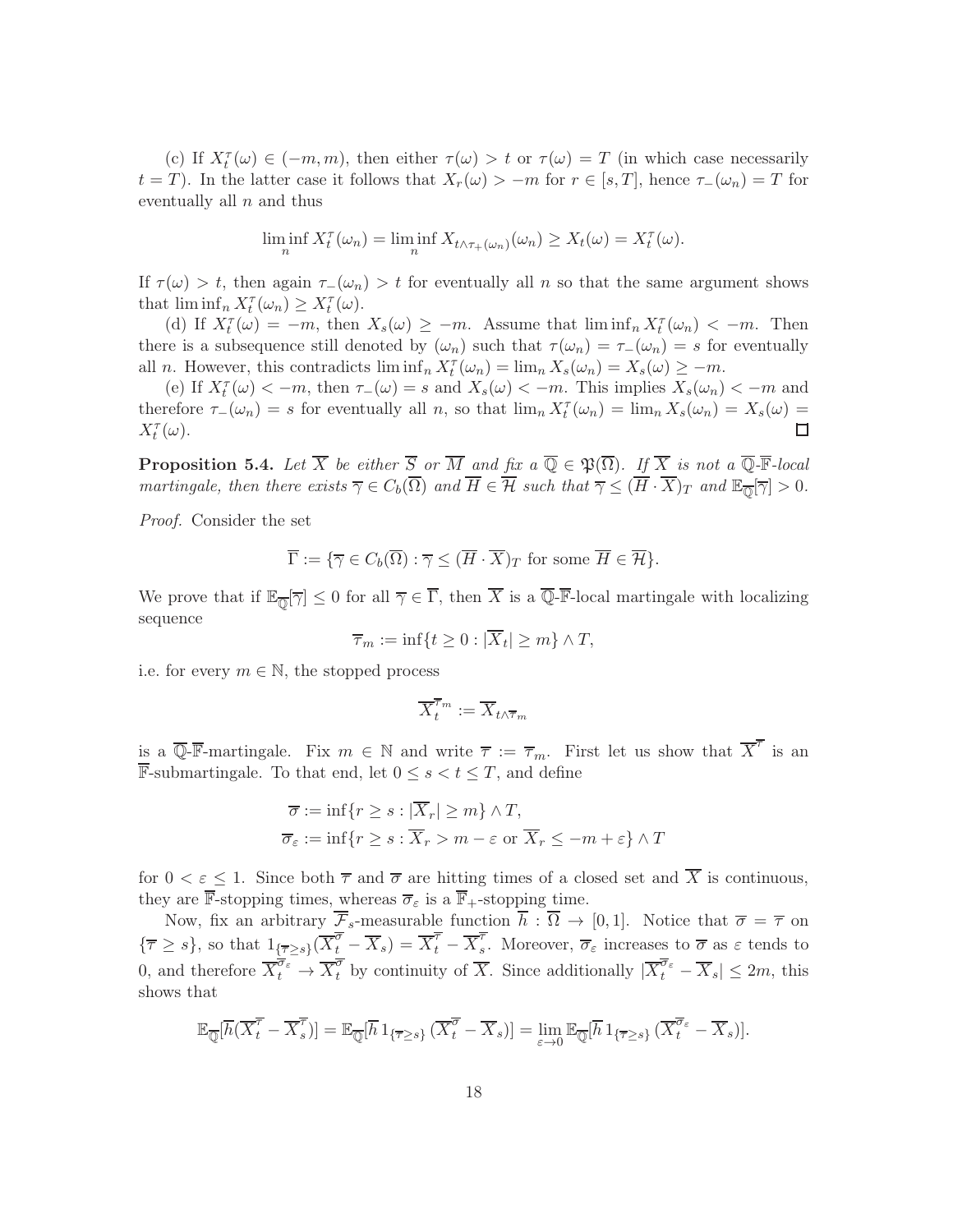Recall that  $\bar{g} := h1_{\{\bar{\tau} \geq s\}} \colon \Omega \to [0,1]$  is  $\mathcal{F}_s$ -measurable. By Lemma [5.2,](#page-16-2) there exists a sequence of continuous  $\overline{\mathcal{F}}_s$ -measurable functions  $\overline{g}_k: \overline{\Omega} \to [0,1]$  which converge Q-almost surely to  $\overline{g}$ . By Lemma [5.3](#page-17-1) the function  $\overline{\omega} \mapsto X_{t \wedge \overline{\sigma}_{\varepsilon}(\overline{\omega})}(\overline{\omega})$  is lower semicontinuous for every  $\varepsilon$ . In particular, for every fixed k it holds that

$$
\overline{\omega} \mapsto (\overline{H} \cdot \overline{X})_T(\overline{\omega})
$$
 is lower semicontinuous, where  $\overline{H} := \overline{g}_k 1_{(s, \overline{\sigma}_{\varepsilon} \wedge t]} \in \overline{\mathcal{H}}$ .

Since additionally  $|\overline{X}_t^{\overline{\sigma}_\varepsilon} - \overline{X}_s| \leq 2m$  and  $\overline{\Omega}$  is a Polish space, there exists a sequence of continuous functions  $\overline{\gamma}_n : \overline{\Omega} \to [-2m, 2m]$  such that  $\overline{\gamma}_n \leq (\overline{H} \cdot \overline{X})_T$  and  $\overline{\gamma}_n$  increases pointwise to  $(\overline{H} \cdot \overline{X})_T$ . Therefore  $\overline{\gamma}_n \in \overline{\Gamma}$ , hence by assumption

$$
\mathbb{E}_{\overline{\mathbb{Q}}}[\overline{g}_k(\overline{X}_t^{\overline{\sigma}_{\varepsilon}} - \overline{X}_s)] = \mathbb{E}_{\overline{\mathbb{Q}}}[(\overline{H} \cdot \overline{X})_T] = \sup_n \mathbb{E}_{\overline{\mathbb{Q}}}[\overline{\gamma}_n] \leq 0.
$$

We conclude that

$$
\mathbb{E}_{\overline{\mathbb{Q}}}[\overline{h}(\overline{X}_t^{\overline{\tau}} - \overline{X}_s^{\overline{\tau}})] = \lim_{\varepsilon \to 0} \mathbb{E}_{\overline{\mathbb{Q}}}[\overline{h} \, 1_{\{\overline{\tau} \ge s\}} (\overline{X}_t^{\overline{\sigma}_\varepsilon} - \overline{X}_s)] = \lim_{\varepsilon \to 0} \lim_{k \to \infty} \mathbb{E}_{\overline{\mathbb{Q}}}[\overline{g}_k (\overline{X}_t^{\overline{\sigma}_\varepsilon} - \overline{X}_s)] \le 0,
$$

which implies  $\overline{\mathbb{Q}}$ -almost surely  $\mathbb{E}_{\overline{\mathbb{Q}}}[\overline{X}_t^{\overline{\tau}}]$  $\overline{\overline{\mathcal{F}}}_t[\overline{\mathcal{F}}_s] \leq \overline{X}_s^{\overline{\tau}}$  $\overline{s}$ , hence  $\overline{X}^{\overline{\tau}}$  is a  $\overline{\mathbb{Q}}$ -**F**-supermartingale.

By similar arguments one can also show that  $\overline{X}^{\overline{\tau}}$  is a  $\overline{\mathbb{Q}}$ -**F**-submartingale and thus a  $\overline{\mathbb{Q}}$ -**F**-martingale. П

#### <span id="page-19-2"></span>References

- [1] B. Acciaio, M. Beiglböck, F. Penkner, and W. Schachermayer. A model-free version of the fundamental theorem of asset pricing and the super-replication theorem. Math. Finance, 26(2):233–251, 2016.
- <span id="page-19-0"></span>[2] M. Avellaneda, A. Levy, and A. Parás. Pricing and hedging derivative securities in markets with uncertain volatilities. Appl. Math. Finance, 2(2):73–88, 1995.
- <span id="page-19-3"></span>[3] D. Bartl, M. Kupper, D. Prömel, and L. Tangpi. Duality for pathwise superhedging in continuous time. Preprint. arXiv:1705.02933, 2017.
- <span id="page-19-7"></span>[4] M. Beiglböck, A. M. G. Cox, M. Huesmann, N. Perkowski, and D. J. Prömel. Pathwise superreplication via Vovk's outer measure. Finance Stoch., 21(4):1141–1166, 2017.
- <span id="page-19-4"></span>[5] M. Burzoni, M. Frittelli, and M. Maggis. Universal arbitrage aggregator in discrete time under uncertainty. To appear in Finance and Stochastics, 2015.
- <span id="page-19-8"></span>[6] P. Cheridito, M. Kupper, and L. Tangpi. Duality Formulas for Robust Pricing and Hedging in Discrete Time. SIAM J. Financial Math., 8(1):738–765, 2017.
- <span id="page-19-1"></span>[7] L. Denis and C. Martini. A theoretical framework for the pricing of contingent claims in the presence of model uncertainty. Ann. Appl. Probab., 16(2):827–852, 2006.
- <span id="page-19-6"></span>[8] Y. Dolinsky and A. Neufeld. Super-replication in fully incomplete markets. Math. Finance, forthcoming. arXiv:1508.05233, 2016.
- <span id="page-19-5"></span>[9] Y. Dolinsky and H. M. Soner. Martingale optimal transport and robust hedging in continuous time. Probab. Theory Related Fields, 160(1–2):391–427, 2014.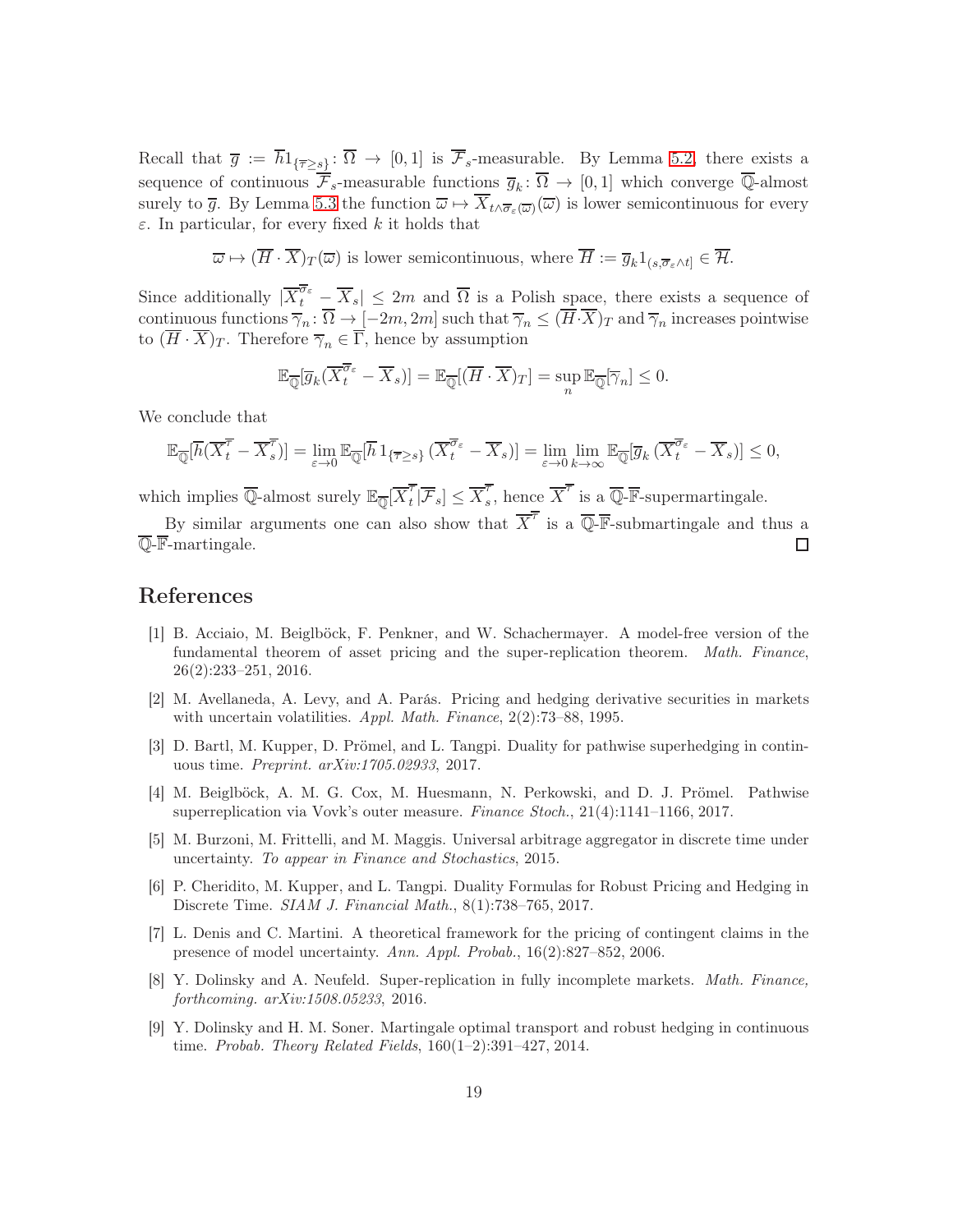- <span id="page-20-2"></span>[10] D. Ellsberg. Risk, ambiguity and the savage axioms. Quarterly Journal of Economics, 75:643– 669, 1961.
- <span id="page-20-18"></span>[11] H. Föllmer. Calcul d'Itô sans probabilités. In Seminar on Probability, XV (Univ. Strasbourg, Strasbourg, 1979/1980) (French), volume 850 of Lecture Notes in Math., pages 143–150. Springer, Berlin, 1981.
- <span id="page-20-13"></span>[12] U. G. Haussmann. Existence of optimal markovian controls for degenerate diffusions. Stochastic Differential Systems (Bad Honnef, 1985). Lecture Notes in Control and Inform, 78:171–186, 1986.
- <span id="page-20-10"></span><span id="page-20-7"></span>[13] D. Hobson. Robust hedging of the lookback option. Finance Stoch., 2(4):329–347, 1998.
- [14] Z. Hou and J. Obłój. On robust pricing-hedging duality in continuous time. Preprint. arXiv:1503.02822, 2015.
- <span id="page-20-16"></span><span id="page-20-0"></span>[15] R. L. Karandikar. On pathwise stochastic integration. Stochastic Process. Appl., 57(1):11–18, 1995.
- [16] N. El Karoui and M.-C. Quenez. Dynamic programming and pricing of contingent claims in an incomplete market. SIAM J. Control Optim., 33(1):29–66, 1995.
- <span id="page-20-14"></span><span id="page-20-1"></span>[17] F. H. Knight. Risk, Uncertainty and Profit. Houghton Mifflin Company, Boston, 1921.
- [18] C. Liu and A. Neufeld. Compactness criterion for semimartingale laws and semimartingale optimal transport. Preprint. arXiv:1607.03312, 2016.
- <span id="page-20-3"></span>[19] T. J. Lyons. Uncertain volatility and the risk-free synthesis of derivatives. Appl. Math. Finance, 2(2):117–133, 1995.
- <span id="page-20-9"></span>[20] P.A. Mykland. Financial options and statistical prediction intervals. Ann. Statist., 31(5):1413– 1438, 2003.
- <span id="page-20-8"></span>[21] A. Neufeld. Buy-and-hold property for fully incomplete markets when super-replicating markovian claims. Preprint. arXiv:1707.01178, 2017.
- <span id="page-20-5"></span>[22] A. Neufeld and M. Nutz. Superreplication under volatility uncertainty for measurable claims. Electron. J. Probab., 18(48):1–14, 2013.
- <span id="page-20-15"></span>[23] A. Neufeld and M. Nutz. Measurability of semimartingale characteristics with respect to the probability law. Stochastic Process. Appl., 124(11):3819–3845, 2014.
- <span id="page-20-17"></span>[24] M. Nutz and H. M. Soner. Superhedging and dynamic risk measures under volatility uncertainty. SIAM J. Control Optim., 50(4):2065–2089, 2012.
- <span id="page-20-11"></span>[25] S. Peng. G-expectation, G-Brownian motion and related stochastic calculus of Itô type. In Stochastic Analysis and Applications, volume 2 of Abel Symp., pages 541–567, Springer, Berlin, 2007.
- <span id="page-20-12"></span>[26] N. Perkowski and D. J. Prömel. Pathwise stochastic integrals for model free finance. Bernoulli, 22(4):2486–2520, 2016.
- <span id="page-20-6"></span>[27] D. Possamai, G. Royer, and N. Touzi. On the robust superhedging of measurable claims. Electron. Commun. Probab., 18(95):1–13, 2013.
- <span id="page-20-4"></span>[28] H. M. Soner, N. Touzi, and J. Zhang. Wellposedness of second order backward SDEs. Probab. Theory Related Fields, 153(1–2):149–190, 2012.